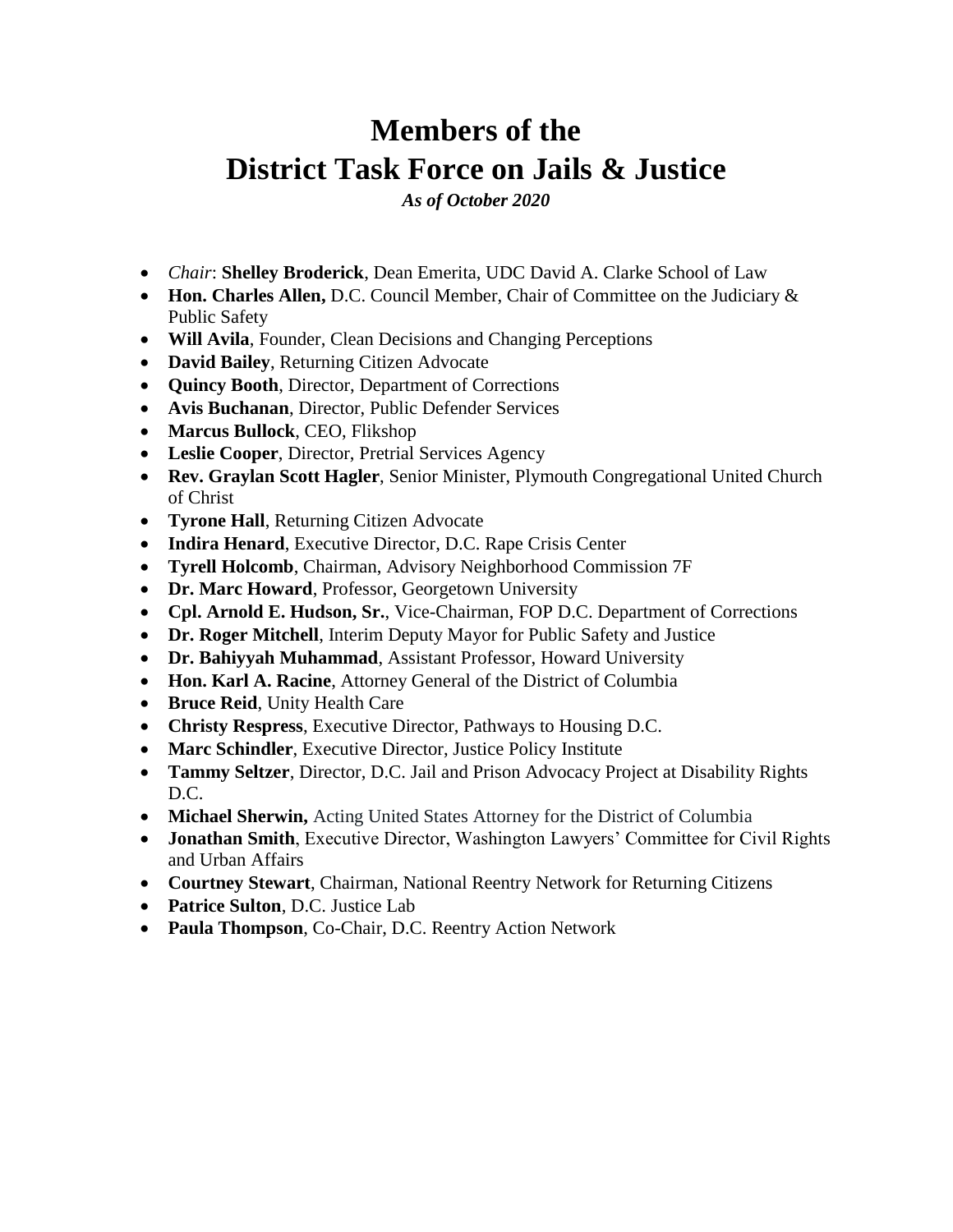#### **Honorable Charles Allen D.C. Council Member, Chair of Committee on the Judiciary & Public Safety**

Charles Allen lives with his wife Jordi Hutchinson, and their children, Cora Neal and Everett, and their dog, Olive. For over a decade, Charles has worked in Ward 6 neighborhoods, helping improve our public schools, working with small businesses, and building our community.

Charles began his career in the District as a graduate fellow with the federal Department of Health and Human Services to work on expanding community-based health options across the nation and learned that to make true change he needed to return to his roots working at the local and community level.



So Charles began his service to the District as policy director for the D.C. Primary Care Association, where he helped bring about legislative, budget, and policy changes that expanded health care options for almost every D.C. resident.

Two of his signature efforts – bringing physicians, dentists, nurses and other healthcare providers to medically underserved communities and creating a District-owned captive insurance company to provide free and low-cost medical malpractice insurance to non-profit providers – remain a vital part of the city's health care safety net more than a decade after he helped create them. At the same time, Charles helped found D.C. for Democracy and served as Chair of the organization to bring a needed voice for progressive priorities and social justice issues facing the city.

These experiences led Charles to become an elected delegate for the District at the 2004 Democratic National Convention, and later serve as President of the Ward 6 Democrats. Ultimately, he served as chief of staff to Ward 6 Councilmember Tommy Wells, a position he held from 2007 until 2013. Charles was elected Ward 6 Councilmember during the 2014 election cycle and was sworn in on January 2, 2015. He was re-elected to a second four-year term in 2018.

Charles graduated from Washington and Lee University and received a Master of Public Health degree from the University of Alabama at Birmingham. In addition to managing Wells' successful Ward 6 campaigns, he has been involved in progressive national campaigns.

Charles is the Chair of the Council's Committee on the Judiciary and Public Safety. He cares deeply about public safety and good government issues, and is committed to working to ensure everyone in the District has a safe neighborhood and that we are a fair and just city. He is also a member of the Council's Committees on Education, Transportation and Environment, Business and Economic Development, and Labor and Workforce Development. He is a member and immediate past Chair of the Metropolitan Washington Council of Governments' Transportation Planning Board and was named an Early Learning Fellow by the National Conference of State Legislatures. He also serves on the NCSL's standing committees on Education, Natural Resources & Infrastructure, and Law, Criminal Justice, & Public Safety.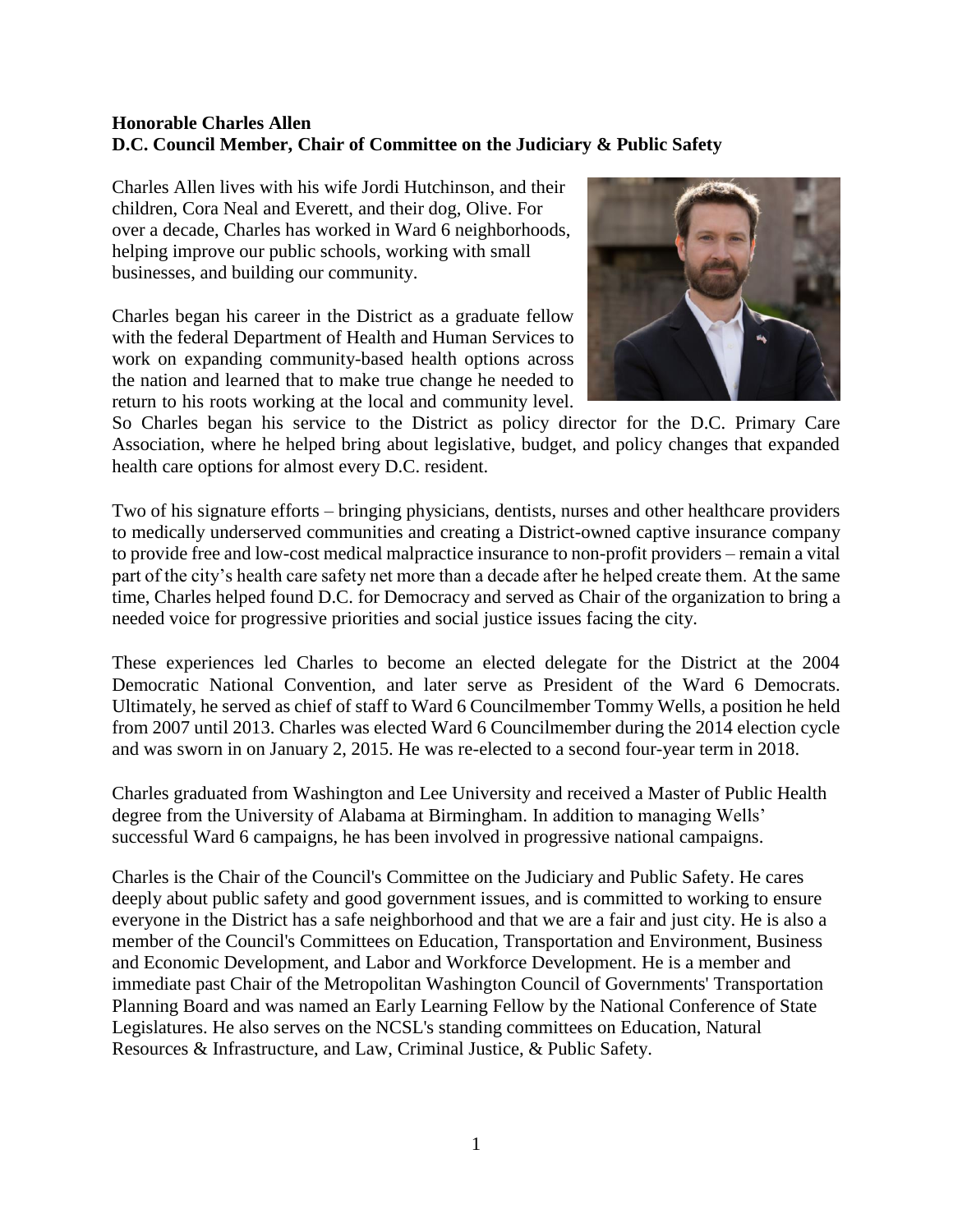#### **Will Avila Founder, Clean Decisions and Changing Perceptions**

Will Avila is an ex-offender who was sentenced to an adult prison at the age of 16 and spent 10 years in and out of prison, struggling to transition back into the community. Will, like so many other returning citizens, experienced firsthand the challenges, and rejection, that come with transitioning back into society and the workforce. In 2014, he founded Clean Decisions, a commercial kitchen and cleaning and labor services company with a bigger dream: to help



employ returning citizens—people like him—who long for an opportunity to prove to society they are worth investing in.

Clean Decisions has successfully provided full- and part-time employment to over 30 people, and they have a 100% anti-recidivism rate. However, in addition to employment, what the year highlighted was the desperate need for therapeutic and supportive services. Returning citizens not only struggle to find employment, but they also need training and counseling to help them successfully transition back into contributing members of society. Thus emerged Changing Perceptions.

Changing Perceptions provides supportive services and job training to the re-entry community ex-offenders and formerly incarcerated individuals—in Washington, D.C. Our array of therapeutic services and business development training programs are designed to prepare returning citizens for career pathways that will help them advance into the middle class and equip them with life skills that will allow them to be productive members of society. to prepare returning citizens for career pathways that will help them advance into the middle class and equip them with life skills that will allow them to be productive members of society. Our goal is to create a life and career pathway that will break the chronic intergenerational cycle of criminal activity and poverty for those returning home from incarceration.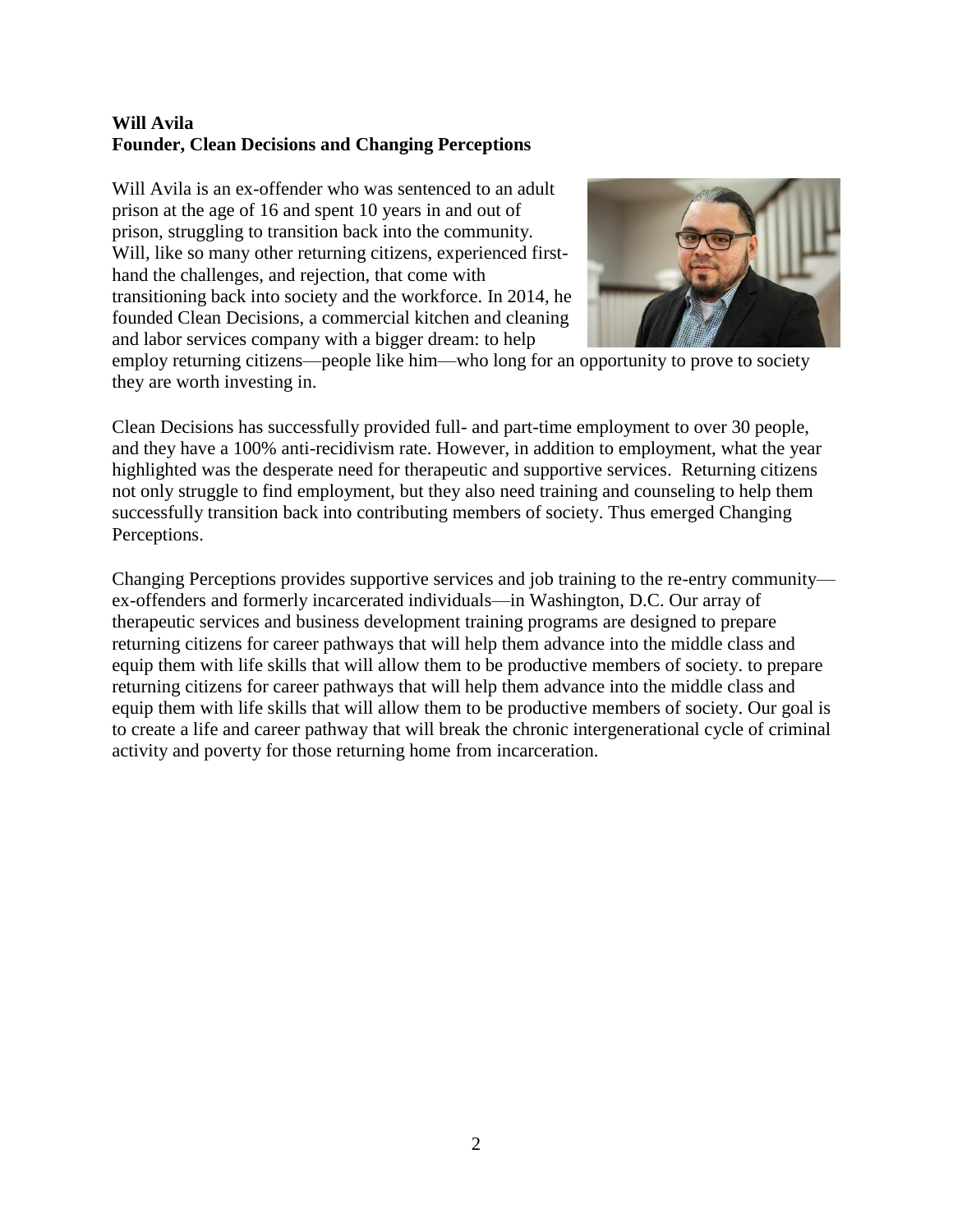## **David Bailey Returning Citizen Advocate**

David Bailey was born and raised in Washington D.C. His mother and father were heavily addicted to heroin, and Mr. Bailey was also born addicted. Mr. Bailey had a harsh upbringing during the late 80's early 90's in Washington D.C., when D.C. was nicknamed the Murder Capital. Mr. Bailey was in and out of juvenile facilities starting at age 11 or 12 years old until, at 17 years old, he was convicted as an adult under Title 16 for two homicides and was sentenced to 35 years to life. Mr. Bailey has been in over 25 different federal, state, and private institutions. The love he has for his daughter's drove him to work on himself. Mr. Bailey taught himself how to read, then got his GED. He took many psychology classes to learn how to better control his emotions and actions, like anger management, conflict intervention, and victim impact. Mr. Bailey used these classes to learn how to better communicate outside of class and works diligently on his mental state, changing the way he views his life.

Mr. Bailey was one of the first juvenile lifers to be released under D.C.'s Incarceration Reduction Amendment Act (IRAA). Since his release, he has worked with at-risk youth, young adults, and fellow returning citizens as a mentor and life coach. He also does violence prevention work in Ward 8. Mr. Bailey is a Poet Ambassador for Free Minds Book Club & Writing Workshop. Mr. Bailey has spoken at George Washington University Law School and at La Salle University, and has testified before D.C. Council about bills impacting people who are incarcerated. Mr. Bailey has also worked with Campaign for the Fair Sentencing for Youth in Philadelphia and D.C.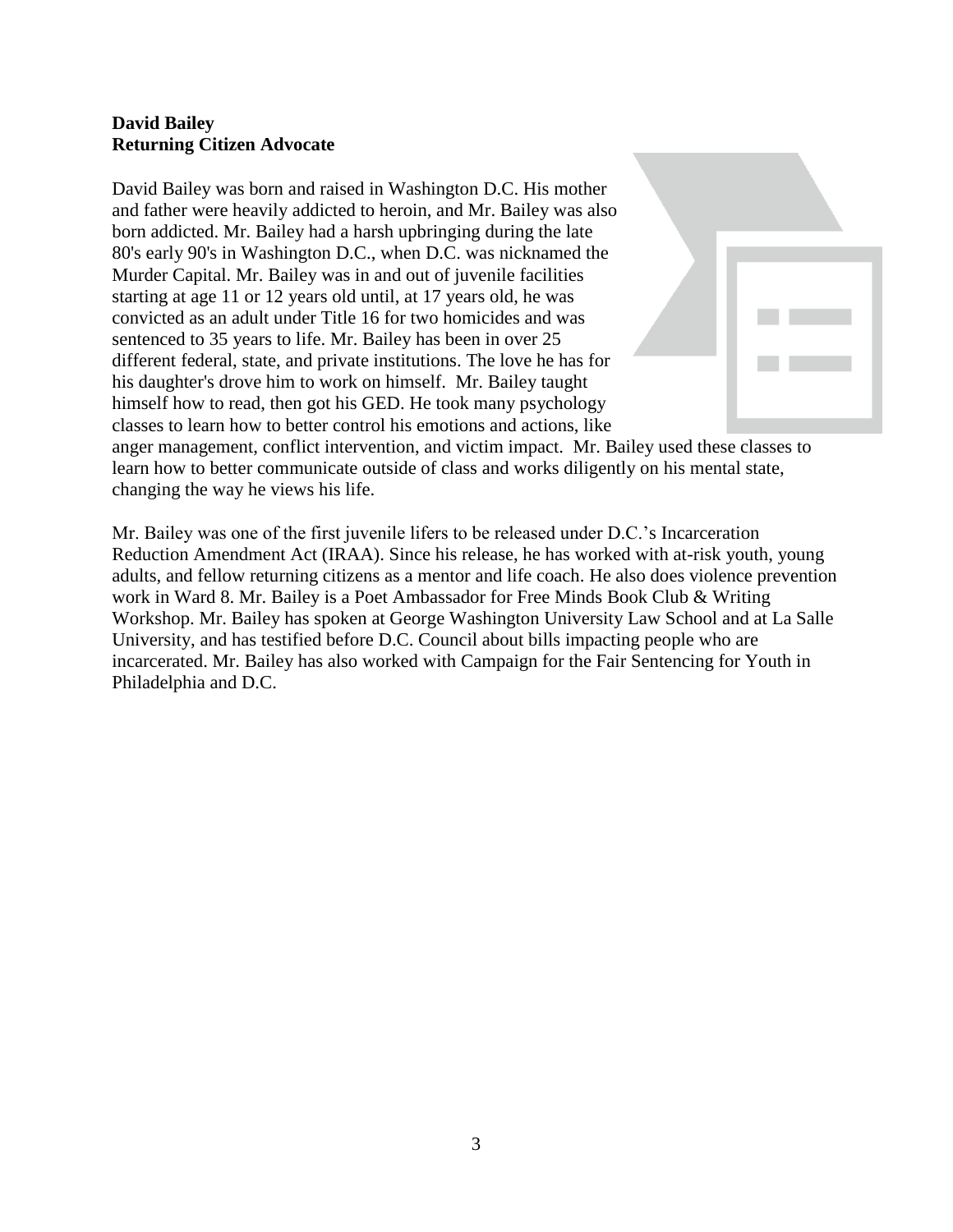### **Quincy L. Booth Director, Department of Corrections**

Quincy L. Booth, Director for the D.C. Department of Corrections (DCDOC), is a proven results oriented and organizational development senior manager with over 15 years' experience in D.C. Government operations including leadership/policy development roles in public safety.

Prior to being appointed Director by Mayor Muriel Bowser, Mr. Booth served as Management Support Deputy Director for DCDOC. During his two year tenure in this role, Mr. Booth implemented an organizational realignment for his division and expanded key functions including EEO, Diversity and Policy. Through his strong leadership and



employee engagement, he shifted the division's culture to a more customer/client focused operation aimed at prioritizing the needs of the Department's internal and external stakeholders.

As Chief of Staff in the Office of the Deputy Mayor for Public Safety and Justice, Mr. Booth collaborated with the District's public safety agencies, other District agencies, D.C. Council, and federal justice and interstate partners to provide expertise in strategic planning, government operations, and performance management. He also provided guidance in enhancing business processes and developing critical local and federal initiatives.

In the role of Deputy Director with the Criminal Justice Coordinating Council (CJCC), Mr. Booth oversaw day to day operations and ensured effective engagement of the District's criminal justice partners. He was also charged with compliance and monitoring of court involved juveniles designated to the DCDOC.

Throughout his career, Mr. Booth has demonstrated a passion and talent for consensus building and strengthening relationships within organizations and the community. As a Ward 8 resident, he has a deep and abiding dedication to the residents of the District of Columbia and continues mentoring disadvantaged youth and supporting organizations committed to providing services aimed at elevating this population.

Mr. Booth holds a Master's Degree in Public Administration and a B.S. in Marketing.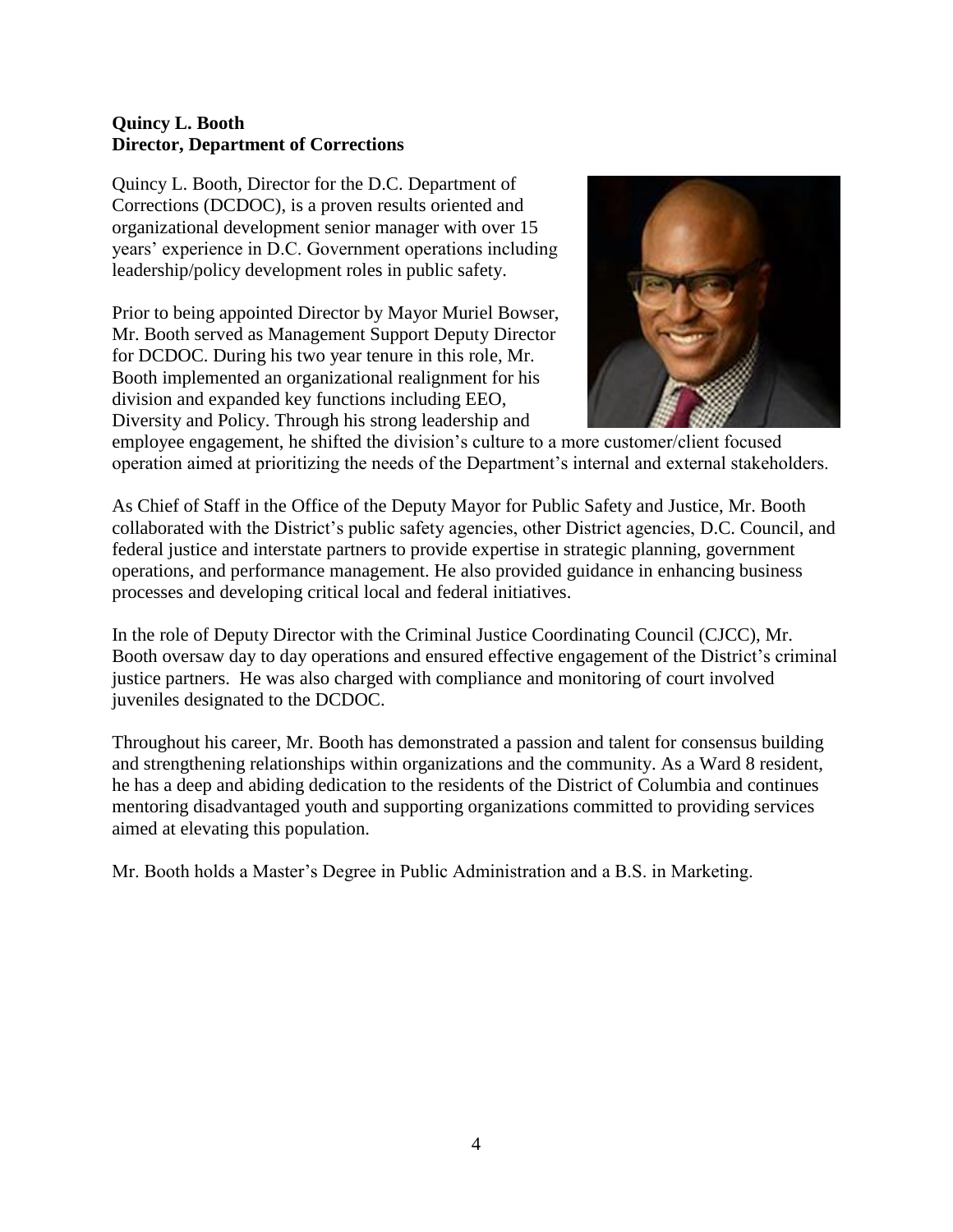## **Shelley Broderick Dean Emerita, UDC Law**

#### **Chair, District Task Force on Jails & Justice**

Katherine S. Broderick served as Dean of the University of the District of Columbia David A. Clarke School of Law from August 1999 until June 2018, having previously served as Interim Dean, Clinical Director, Associate Dean and faculty member since 1979. In 2011, she was named the Joseph L. Rauh, Jr. Chair of Social Justice.

Professor Broderick began her academic career as a clinical faculty member. She directed the Criminal Defense Clinic at the Antioch School of Law for ten years representing more than 2,000 individuals charged with crimes in the Superior and District Courts of the District of Columbia. She also codirected the Legislation Clinic for four years, supervising



students working primarily on health and safety, environmental justice and criminal justice legislation with the D.C. Council. She has taught Criminal Procedure, Evidence, Professional Responsibility, and a seminar, "Perspectives on Social Justice." She taught in Harvard Law School's Trial Advocacy Workshop, in the Fall Semester, for many years.

Professor Broderick is a founder and ardent participant in the D.C. Consortium of Legal Services Providers, an organization committed to increasing the quantity, improving the quality, and coordinating the delivery of legal services to low-income D.C. residents. She was appointed by the District of Columbia Court of Appeals to serve on the District of Columbia's Access to Justice Commission for 2008 and is now serving a fourth term. She also serves on the Board of D.C. Appleseed. Professor Broderick was named to the Norton Federal Law Enforcement Nominating Commission in 2009 and continues to serve. She also hosts Sound Advice, a UDC cable television show available in 200,000 D.C. households, providing information about legal issues affecting the District's most vulnerable residents, including predatory lending, domestic violence, AIDS and the District's abuse and neglect system. A committed civil libertarian, Professor Broderick is a past president and served on the Board of the American Civil Liberties Union of the Nation's Capital for many years. She continues to serve on the Litigation Screening Committee and on the Nominations Committee.

Professor Broderick received the 2018 "Potter Stewart Award" from the Council for Court Excellence, the 2017 "Heman Sweatt Award" from the National Bar Association, the 2015 "Effective Force in Service of the People Award" from the D.C. Chapter of the National Lawyers' Guild in recognition of outstanding leadership, the 2010 Champion of Justice Award from the Trial Lawyers Association of Washington for her successful efforts to establish and develop the School of Law, and the 2009 Deborah L. Rhode Award from the Association of American Law Schools in recognition of her work to increase pro bono and public service opportunities in law schools. She was named "Hero in the Law" by the Olender Foundation for 2007 and one of the 100 most powerful women in Washington by the Washingtonian Magazine in 2006. She was honored with the Servant of Justice Award by the Legal Aid Society in 2005. Professor Broderick was named a Fellow of the American Bar Association in 2000.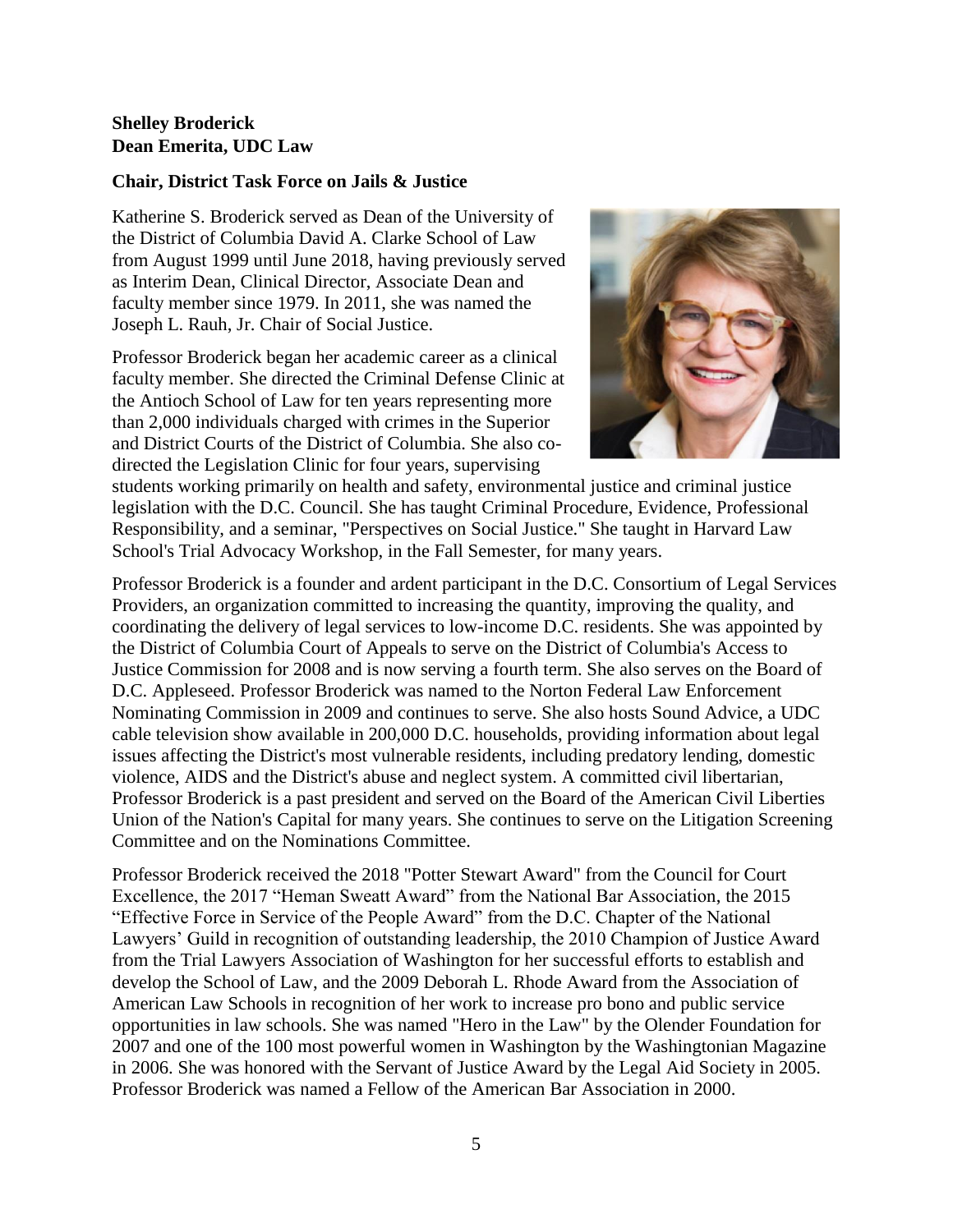#### **Avis E. Buchanan Director, Public Defender Service**

As the director of PDS, Avis E. Buchanan provides defense and related legal and non-legal services to people charged with crimes in the local District of Columbia courts who cannot afford to hire an attorney.

After graduating from Michigan State University and Harvard Law School, Ms. Buchanan worked as a law clerk for the late Honorable Theodore J. McMillian of the U.S. Court of Appeals for the Eighth Circuit. In 1982, Ms. Buchanan joined PDS as a staff attorney, doing criminal defense work for six and a half years. For the next 13 years, Ms. Buchanan served as staff attorney, director of the Equal Employment Opportunity Project, and then director of Litigation at



the Washington Lawyers' Committee for Civil Rights and Urban Affairs, where she was primarily responsible for litigating individual and class action employment and public accommodations cases in various federal and local courts. Ms. Buchanan rejoined PDS in 2002 as its deputy director, and was selected to serve as PDS's director in 2004.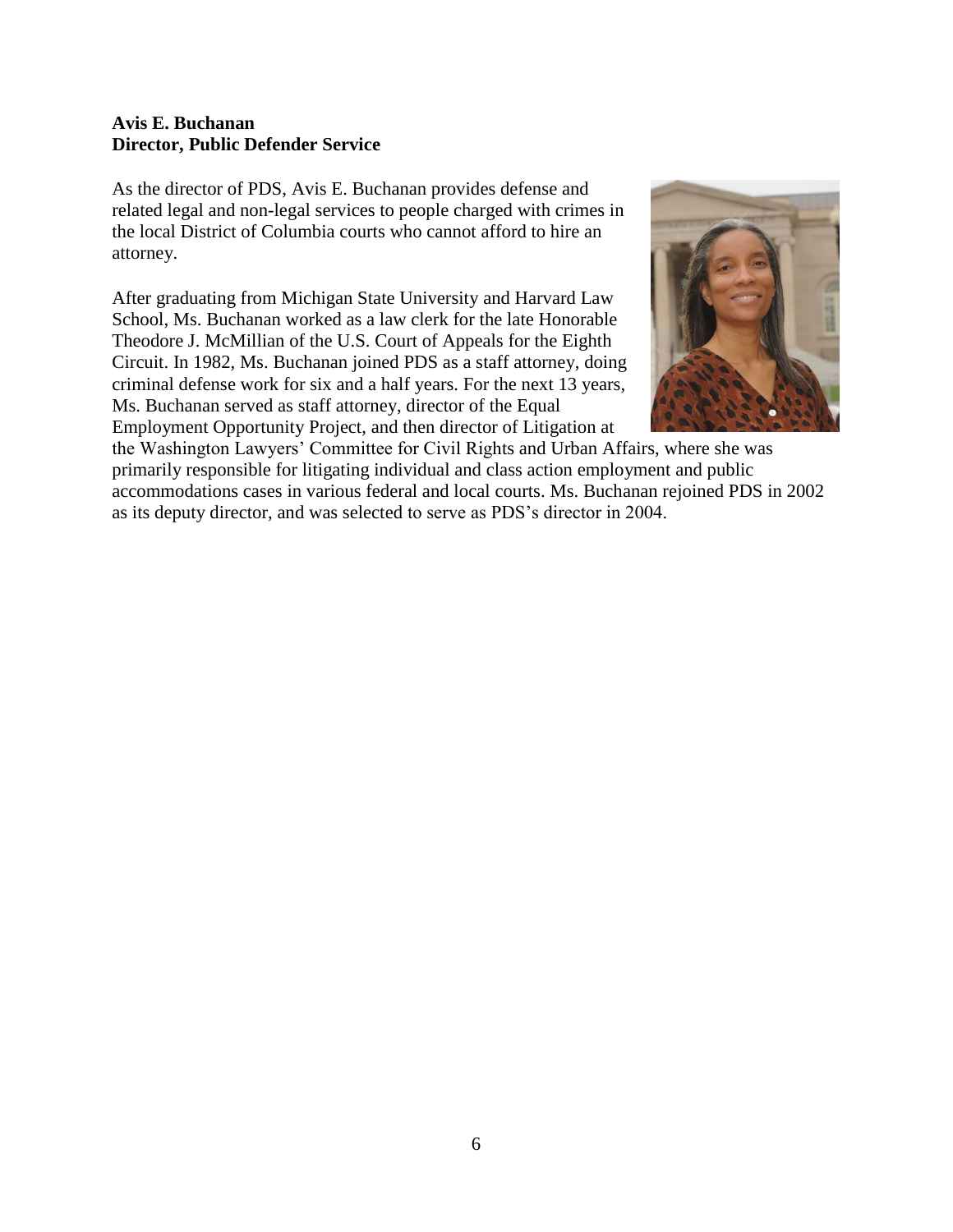## **Marcus Bullock CEO, Flikshop**

Marcus Bullock is a justice reform advocate, public speaker, and entrepreneur. Following his 2004 release from prison, he launched a painting company and is now CEO of Perspectives Premier Contractors, which employs other returning citizens. Bullock is founder and CEO of Flikshop, a free app that enables incarcerated people to receive mail and postcards, and the Flikshop School of Business, a program that teaches incarcerated youth life skills and entrepreneurship. He is a member of the Justice Policy Institute's board of directors and a re-entry coordinator for Free Minds Book Club and Writer's Workshop. Married with two children, Bullock's story has received coverage from CNN and the *Washington Business Journal*.

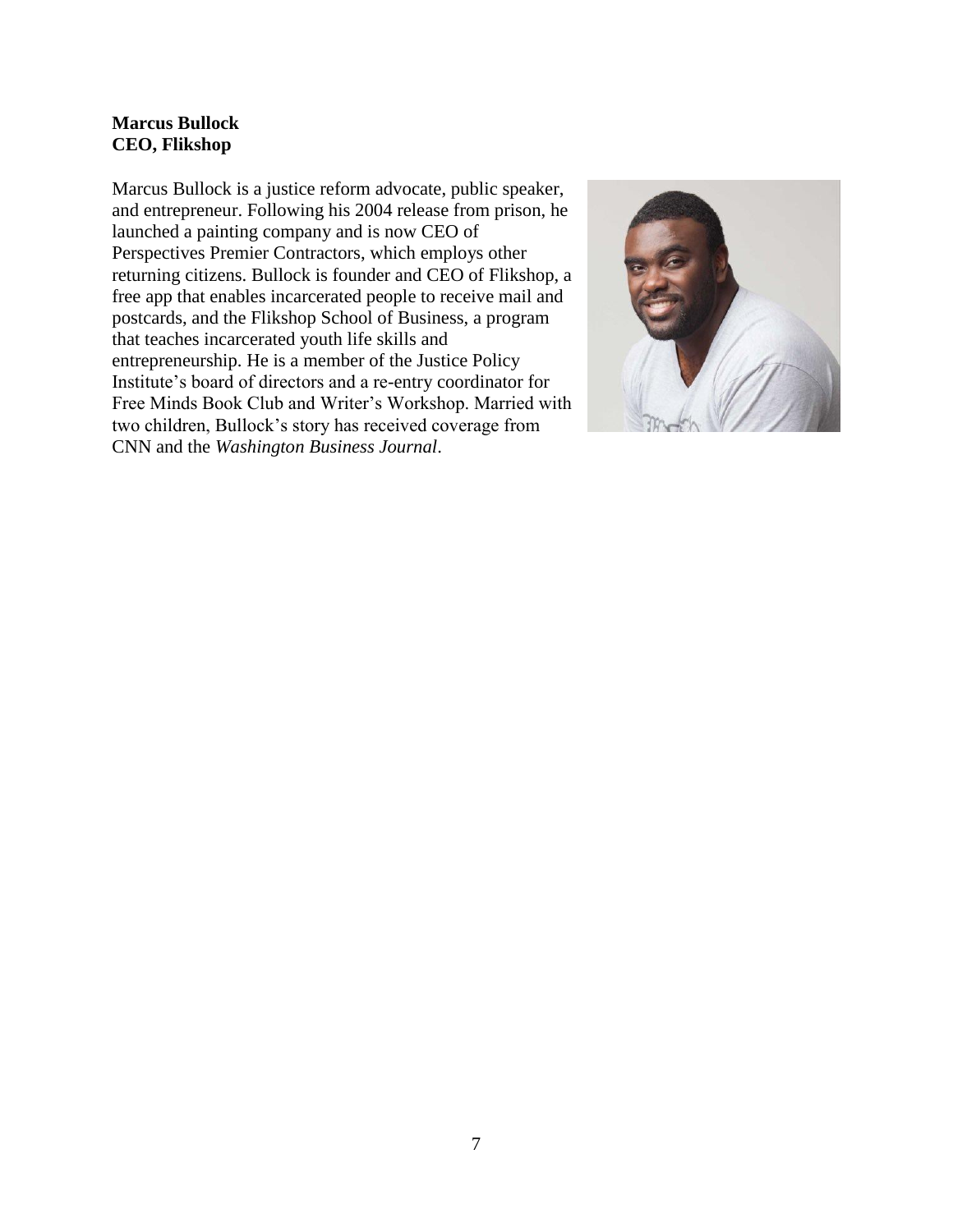## **Leslie Cooper Director, Pretrial Services Agency**

Over the last six years, Ms. Cooper has been at the forefront of moving PSA towards being an evidence–based and data driven agency, as demonstrated in her previous roles as Associate Director and Deputy Director for PSA.

Ms. Cooper began her federal career as a Program Analyst with the Court Services and Offender Supervision Agency (CSOSA) in 1998. From there, she moved into progressively responsible positions, including Program Manager and Deputy Associate Director for Community Justice Programs. During her time with CSOSA, she established the Treatment Management Team and was a key leader in the activation and



opening of the Re-Entry and Sanctions Center (RSC). She also was responsible for a host of other programs and services, including substance use disorder treatment; community relations; educational and vocational support; violence reduction programming; community service; mentoring; and victim services.

In 2008, Ms. Cooper accepted a senior leadership position with the US Department of Labor, Office of the Assistant Secretary for Policy, where she handled a diverse portfolio of regulatory and programmatic policy, and completed work on a number of the initial regulations to implement the Patient Protection and Affordable Care Act ("Obama Care"). This work, in addition to her previous experience, added a significant component to the solid foundation she brought to PSA when she joined us in 2011 as the Associate Director for Operations.

Leslie received her Bachelor of Science degree from Howard University and her Juris Doctor from The Catholic University of America Columbus School of Law. She is a member of the bar associations of Maryland and the District of Columbia.

In her new position as PSA Director, she will continue to lead in a direction not only to enhance our reputation as the premier pretrial justice organization in the country, but also to ensure that the services the Agency provides to our criminal justice stakeholders and client population are of the highest quality.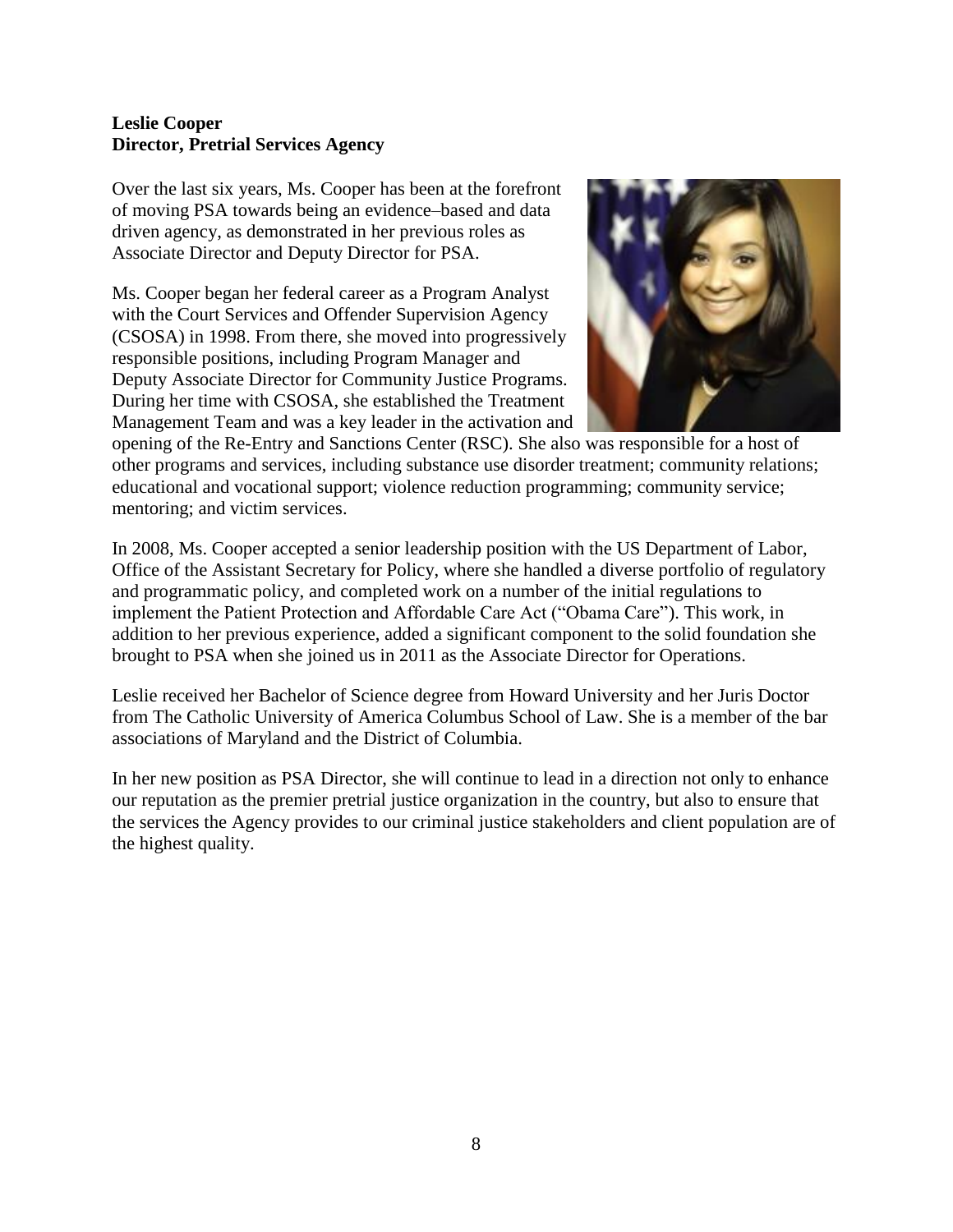## **Reverend Graylan Scott Hagler Senior Minister, Plymouth Congregational United Church of Christ**

Graylan Scott Hagler began his career as an activist fighting to hold the forces of corporate America accountable for the socio-economic impact of their actions. For three decades he has been a powerful voice for disenfranchised black and Latino communities fighting irresponsible or racist corporate decisions which exploit those communities.

As minister at the Third Unitarian Church on Chicago's West Side in the 1970s, Graylan began looking for ways to bring the black and Latino communities to face injustices by which they were both affected. He founded Black and Latinos In Action, the first black and Latino coalition in the city, which



was instrumental in the election of Harold Washington as mayor of Chicago.

In 1981, Graylan moved to Boston, attracted to the challenge of "combating racism and sexism, and attempting political empowerment in a city like Boston." There he took over a run-down, city-owned building near Dudley Station in Roxbury to start the Church of the United Community and started a small weekly drug program, which grew in attendance and success until it was offering daily meetings to accommodate hundreds of people a week.

Graylan was also involved in addressing issues of racial justice in the Boston area in his church. He was an outspoken critic of the Boston Police Department's unjust and racially-motivated gang control tactics and became Vice President of the Massachusetts Civil Liberties Union, a National Consultant to the Disciples of Christ Actions for Safe and Just Communities, and a member of the Racial Justice Working Group of the National Council of Churches.

In 1993, Graylan brought his socio-political awareness from Boston to Washington, D.C. where he now works in the Fort Totten neighborhood, which he describes as a "community ripe for exploitation and withdrawal of capital." As minister of the Plymouth Congregational United Church, he has been instrumental in helping his neighborhood control which businesses are allowed to operate.

Last year, Graylan became the Chair of Initiative 51, a group fighting to pass Proposition 51-a referendum in the District of Columbia to allow the public examination of corporate property tax records. Proposition 51 passed with 80 percent of the vote, allowing citizens to identify those large corporations that do not contribute their fair share to their communities because of tax breaks.

Graylan Scott Hagler is an outspoken critic of the U.S. Congress's imposition of the District of Columbia Control Board, which he sees as epitomizing the dangers of anti-democratic power. He is also wary of the power of minority "status quo" politicians and emphasizes the importance of understanding that "our power comes from within ourselves—no politician or leader is going to save us if we don't try to save ourselves."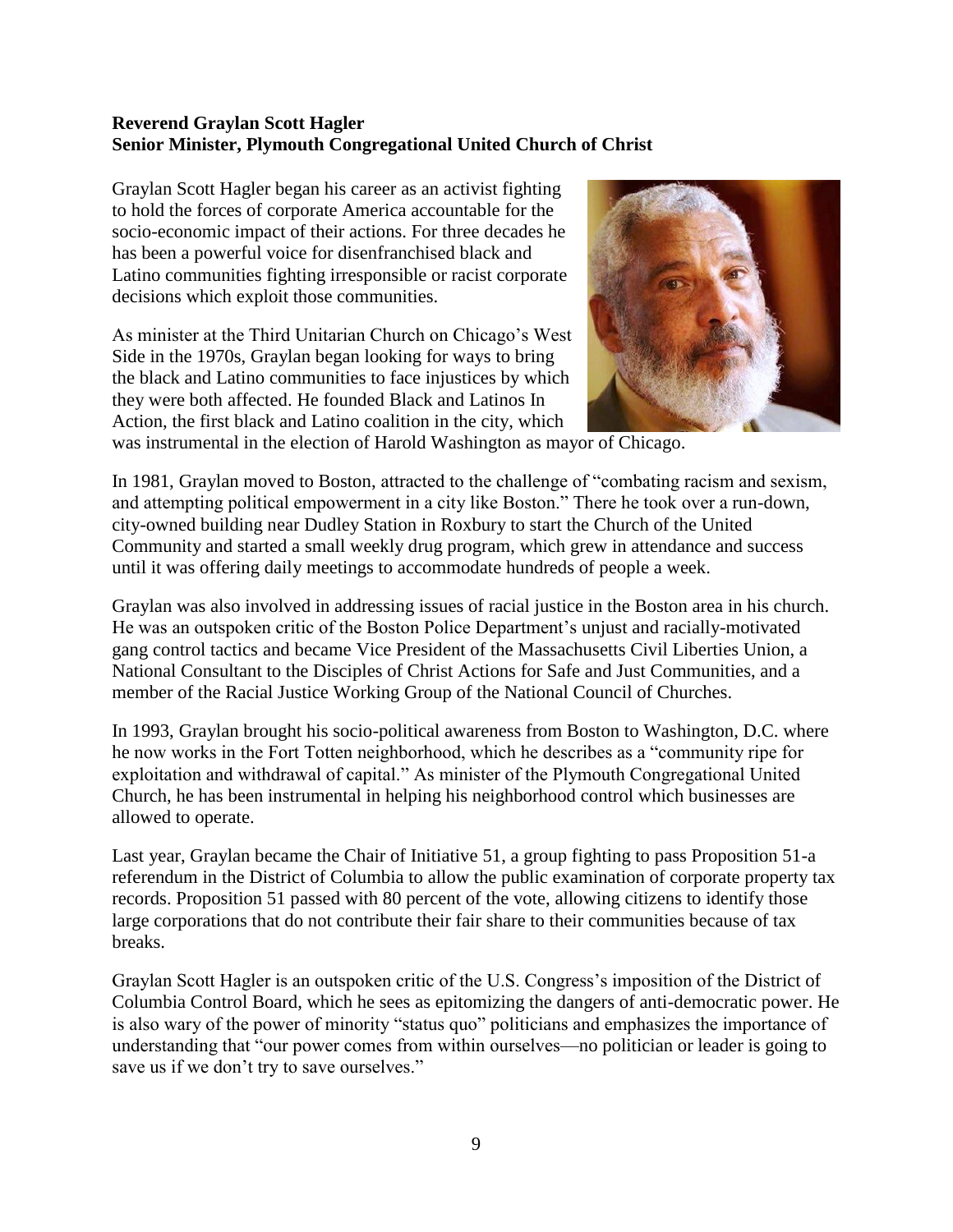## **Tyrone Hall Returning Citizen Advocate**

Tyrone Hall, the youngest member on the District Task Force on Jails & Justice, grew up in Ward 1's Shaw Howard community. Tyrone has experienced extensive stays in and out of the prison system since he was a teenager. Not being able to attend his mother's funeral last year was the breaking point, which Tyrone now looks at as a blessing. After recently reentering the community in December 2018, Tyrone has dedicated his time and positive energy into advocating for criminal justice reform and returning citizens like himself. He hopes to one day start a non-profit to help at-risk youth transition into adulthood.

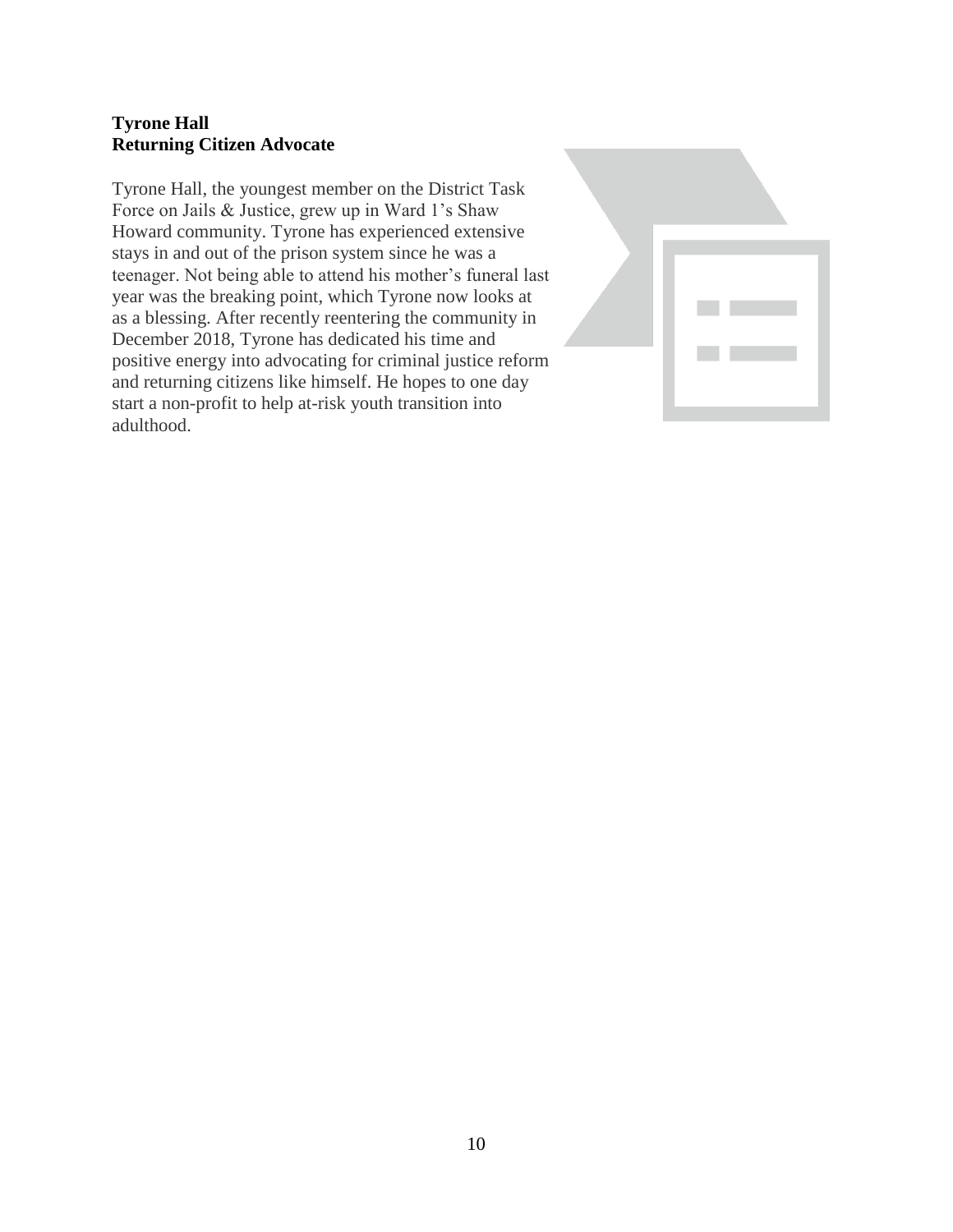## **Indira Henard Executive Director, D.C. Rape Crisis Center**

Indira Henard is the Executive Director of DCRCC. Indira has been involved in the violence against women movement for 20 years. Indira's expertise in gender-based violence is rooted in an anti-oppression, feminist theory and survivor centered model. Indira's direct service experience in various gender based violence programs has helped to inform her policy analysis that has led to coordinating public policy initiatives, organizing and planning space for survivor led advocacy and educating local and International communities around civic participation within the violence against women movement.



Indira received her Masters of Social Work degree from the

National Catholic School of Social Service at Catholic University of America. Additionally, Indira has deep ties within the policy sector having served as a Ralph Bunche Institute Fellow at Duke University, a Congressional Truman Fellow on Capitol Hill, and a Charles Hamilton Houston Fellow at Georgetown Law Center.

Prior to joining the D.C. Rape Crisis Center, Indira served as a Senate Aide for Senator Barack Obama D-IL on Capitol Hill, as well as Special Assistant on his Presidential Campaign. Indira was most recently awarded the national "Victim Impact Award" from the Academy of Criminal Justice Sciences.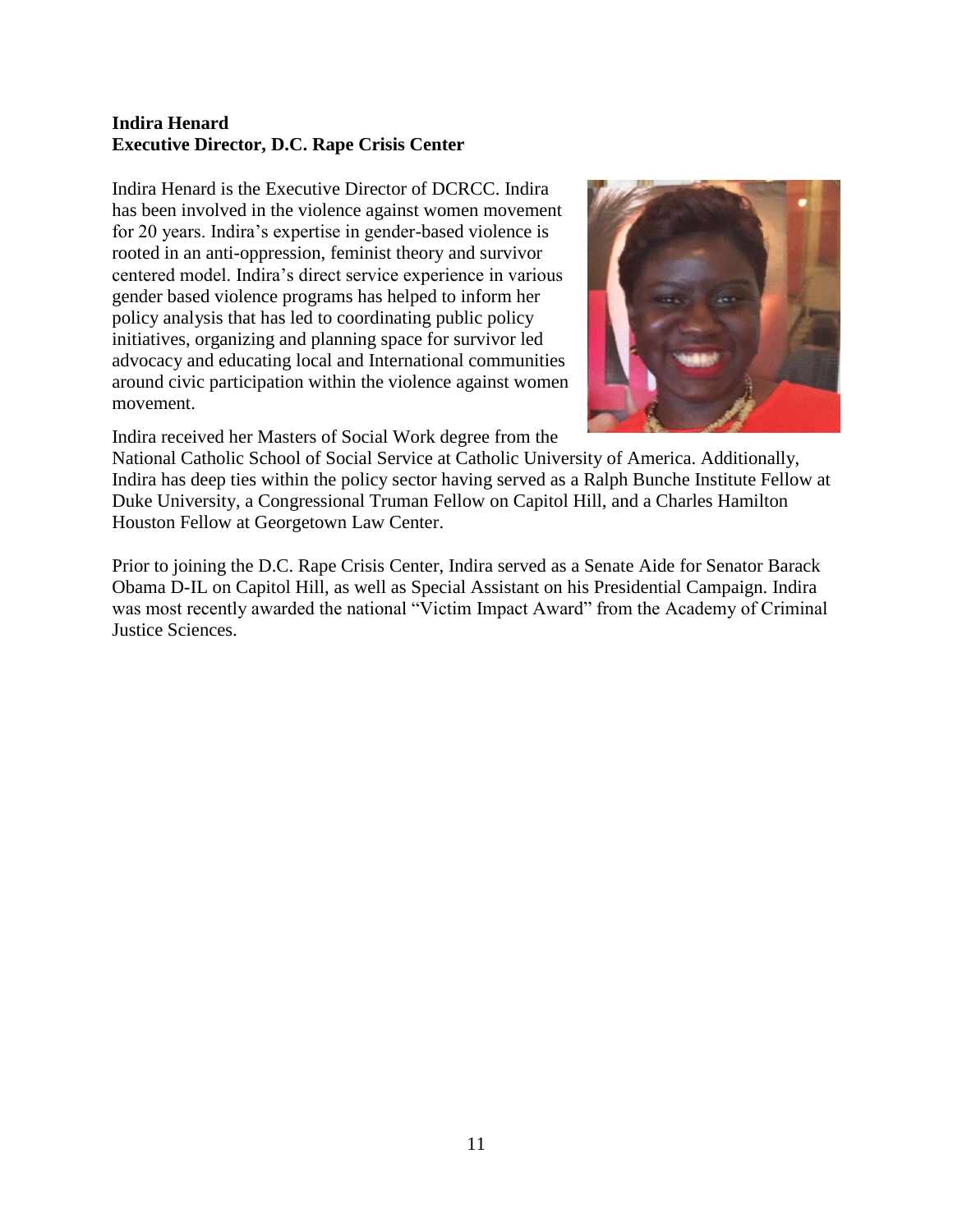## **Tyrell Holcomb Chairman, Advisory Neighborhood Commission 7F**

Commissioner Tyrell M. Holcomb, was first elected in 2016 with 43% of the vote and re-elected in 2018 (unopposed) carrying 95% of all ballots casted. In 2018 his colleagues elected him Chairman of the 7F Commission. A fourth generation Washingtonian, Holcomb's legacy of service began at an early age. As a participant of the Marion Barry Youth Leadership Institute, he'd go on to serve as Youth Mayor of the District of Columbia and Chairman of the D.C. Youth Advisory Council.

Defying the odds of a broken home, poverty, and an absentee father, Holcomb learned the value of mentorship, service, and



being a change-maker. Over the years he's worked on multiple political campaigns, served on various local boards, and mentored numerous young men, all while serving as Lead Minister to Youth at his home church.

Holcomb has quickly established himself as a progressive voice advocating for jobs, economic development, responsive government, equitable health care, eliminating Ward 7's food desert, and issues effecting youth and seniors. Keeping his campaign commitment to be a Commissioner who's present and accessible; he established monthly community walkthroughs, a monthly community newsletter and quarterly district meetings. Holcomb's unwavering commitment to public service is evident through his current work in non-profit management.

Additionally, Holcomb serves as a Board Member of the Marshall Heights Community Development Organization where he is charged with overseeing juvenile justice issues. In his spare time when not fighting to end food injustice or working for his constituents; Holcomb enjoys a good run in his neighborhood, and rooting on his hometown sports teams.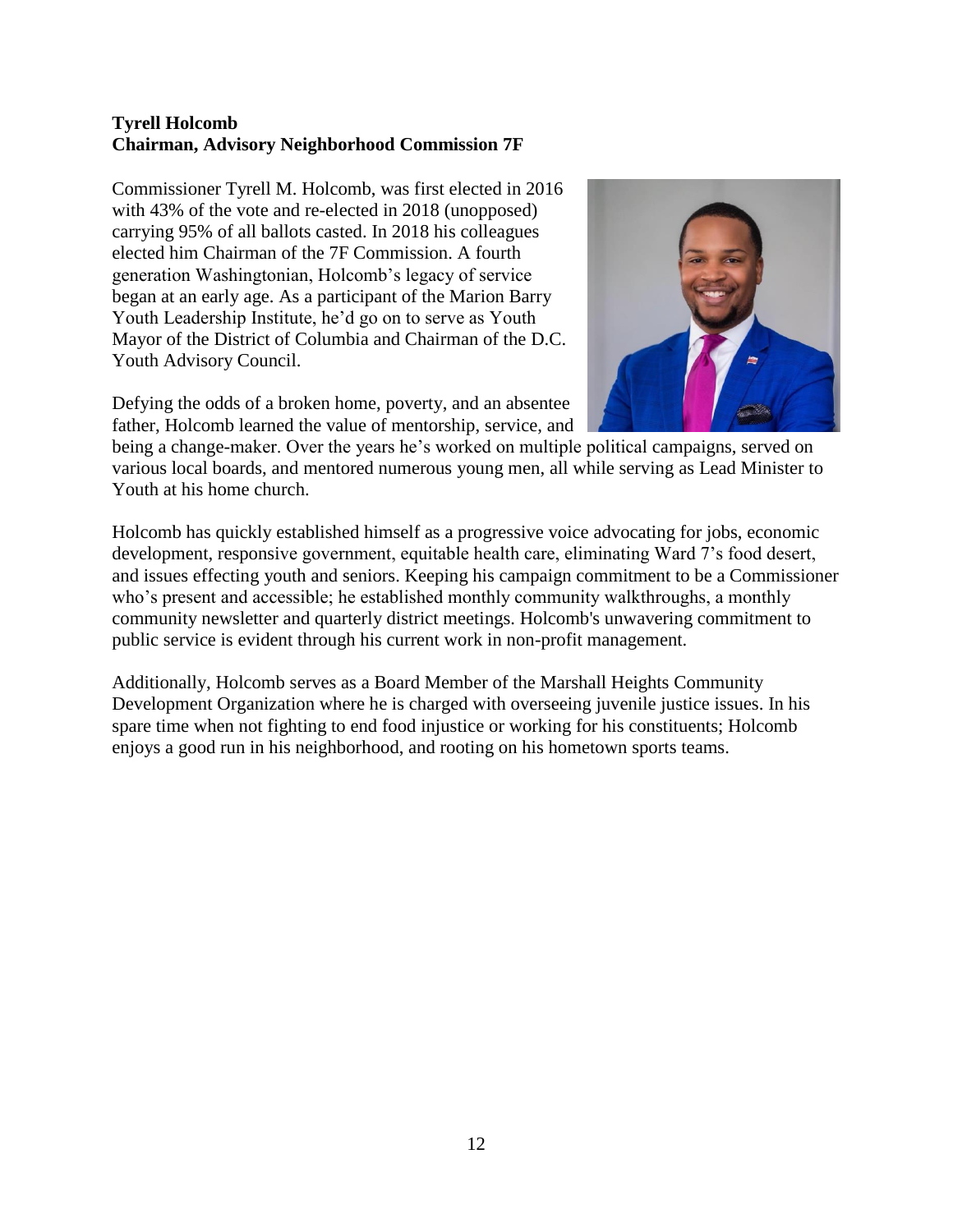## **Dr. Marc Howard Professor, Georgetown University**

Marc M. Howard is Professor of Government and Law, and the founding Director of the Prisons and Justice Initiative, at Georgetown University. He is one of the country's leading voices and advocates for criminal justice and prison reform. His academic research addresses the deep challenges of contemporary democracy and the tragedy of criminal justice and prisons in America. The author of three books and dozens of scholarly articles, his work has received numerous awards, including from the American Political Science Association and the International Studies Association. His most recent book is *Unusually Cruel: Prisons, Punishment, and the Real American Exceptionalism*.



He is also a prize-winning teacher, and his "Prisons and

Punishment" course has become one of the most sought-after courses at Georgetown. The students in his "Making an Exoneree" course—co-taught with his childhood friend, Marty Tankleff, who was himself wrongfully imprisoned for almost 18 years—re-investigate likely wrongful conviction cases and create documentaries that suggest innocence. Their project has already resulted in the exoneration of Valentino Dixon, who had served 27 years in prison. Under Howard's leadership, PJI recently launched the Pivot Program, for formerly incarcerated women and men to become entrepreneurs and business leaders, as well as the Scholars Program, which offers both credit-bearing and non-credit courses to incarcerated students at the D.C. Jail.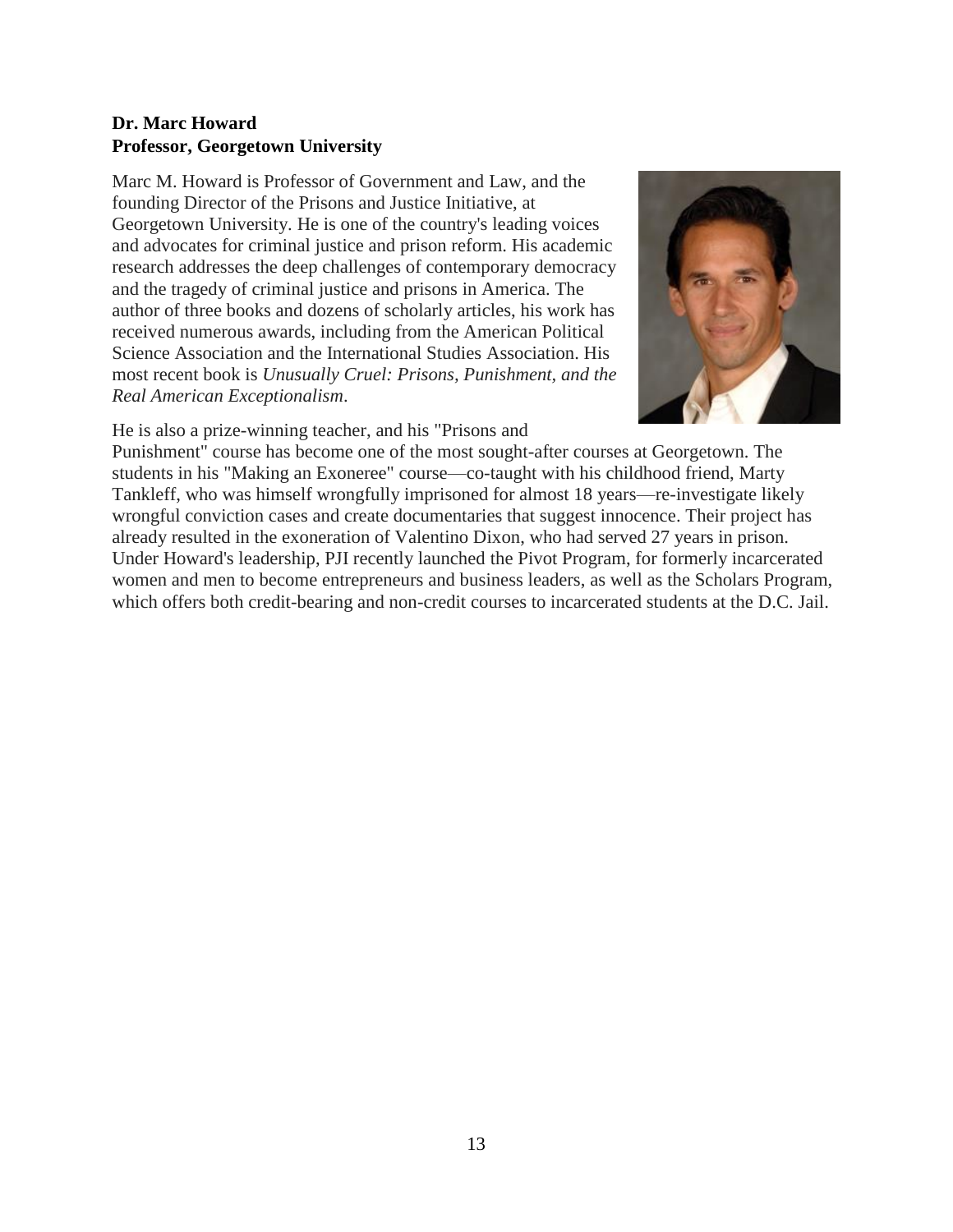## **Corporal Arnold E. Hudson, Sr. Vice-Chairman, FOP D. C. Department of Corrections**

Corporal Arnold Edward Hudson, Sr. is a native Washingtonian and currently serves as Vice Chairman of the Fraternal Order of the Police for the District of Columbia Department of Corrections.

As a young man, Cpl. Hudson witnessed the problems that were attacking his community. He had a vison to give back to his community by coaching Little League Football. Through the game, he sought to teacher his players how to work as a team, make good decision, and learn the lessons of responsibility and dependability. He hoped these skills would transfer into their daily lives, leading them to become productive citizens and good fathers.



Cpl. Hudson currently resides in Ward 5. Over the years, Cpl. Hudson has touched the lives of thousands of young men in the city through coaching and working with the Order of the Knights of Pythagoras. He is a leader in his home, community, church, and Masonic organizations. He personally teaches young men the importance of being a good father, active positive member of their community, church and a faithful friend.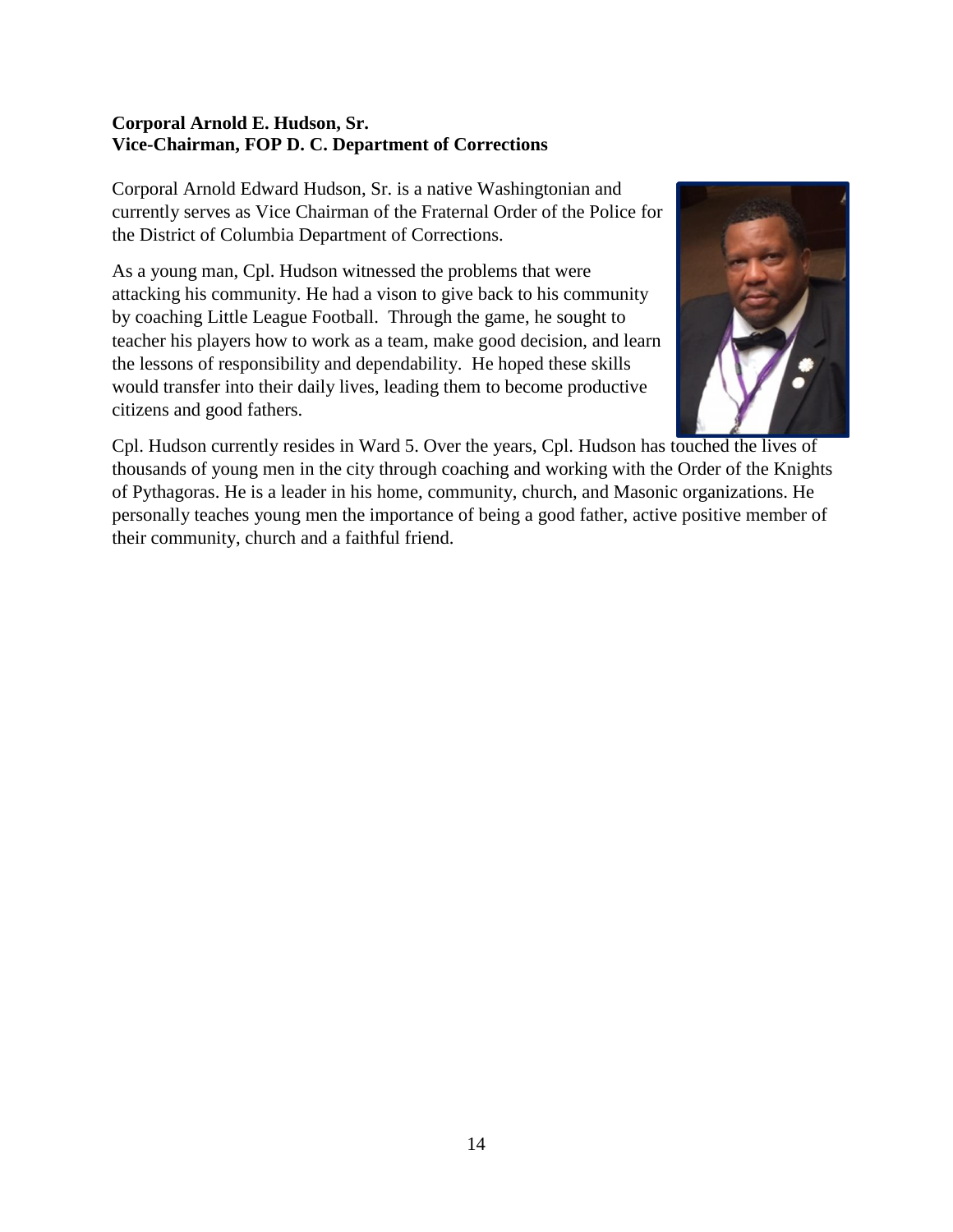## **Dr. Roger Mitchell Interim Deputy Mayor for Public Safety and Justice**

Dr. Roger Mitchell became D.C.'s Chief Medical Examiner in 2014 and began serving as the city's Interim Deputy Mayor for Public Safety and Justice in August 2020. Dr. Mitchell applies a public health approach to criminal justice and violence prevention. He cochairs the National Medical Association's Working Group on Gun Violence and Police Use of Force and chairs the National Association of Medical Examiners' Strategic Planning Subcommittee and Deaths in Custody Ad-hoc Committee. In addition, he educates the Centers for Disease Control and Prevention, the U.S. Department of Justice, and the National Institute of Justice on violence and mass fatality prevention.

After graduating from Howard University with a BA in biology, he earned his medical degree from New Jersey Medical School. He



started his career at the FBI's DNA Unit in 1997 before working as the Assistant Deputy Chief Medical Examiner at the Harris County Institute of Forensic Sciences and then as the Regional Medical Examiner for the Northern Regional Medical Examiner Office in Newark, NJ. A vocal advocate of investing in community resources to combat violent crime, he has published papers such as *The Violence Epidemic in the African American Community* and *Definition, Investigation, Postmortem Examination and Reporting of Deaths in Custody*

Dr. Mitchell made national history as the first Black forensic biologist at the FBI DNA laboratories and one of only four black Chief Medical Examiners in a major US city. He is also a licensed minister, serving at New Bethel Baptist Church and as a mentor for incarcerated people. He recently authored his autobiography *The Price of Freedom – A Son's Journey*. He currently resides in Ward 5 with his wife and three children.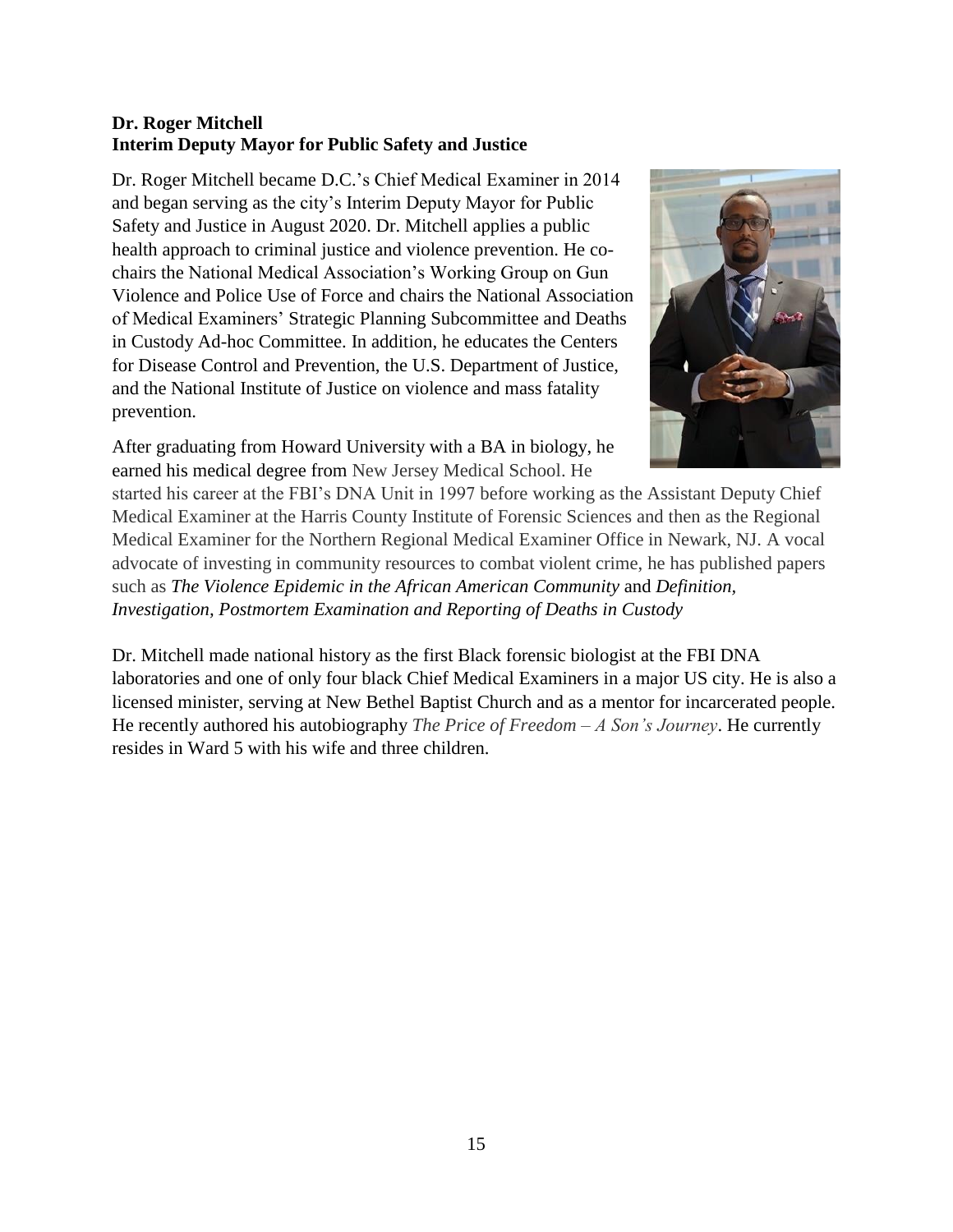## **Dr. Bahiyyah Muhammad Assistant Professor, Howard University**

Bahiyyah M. Muhammad received her B.S. in Administration of Justice from Rutgers University- New Brunswick Campus with a minor in Psychology and a Criminology Certificate. As an undergraduate, she became a Ronald E. McNair Scholar and a Minority Academic Career Program (MAC) - Undergraduate Research Fellow. She also spent a semester as a research intern at the University of Natal, located in Pietermaritzberg, South Africa where she interviewed natives on their attitudes toward the criminal justice system. Dr. Muhammad went on to receive her M.S. in Criminal Justice from John Jay College of Criminal Justice- New York City. As a graduate, she presented research findings at



numerous professional conferences such as those held by the Academy of Criminal Justice Science (ACJS), American Society of Criminology (ASC), Sisters of the Academy (SOA), and the American Correction Association (ACA).

Dr. Muhammad received her Ph.D. from Rutgers University's School of Criminal Justice, where she specialized in families and communities affected by mass incarceration. Her particular area of expertise rests in the lived experiences of children of incarcerated parents. Dr. Muhammad has spent the last decade of her criminal justice career conducting ethnographic work about children ages  $7 - 18$ , living in urban communities throughout New Jersey, who have experienced the loss of one or both of their parents to the prison system. She is currently founding a non-profit organization to address the dynamic concerns faced by children of the incarcerated.

Dr. Muhammad has taught numerous undergraduate courses at the Rutgers University, West Chester University, and The New School in New York City. She has also taught classes in numerous prisons, including at Edna Mahan Correctional Facility for Women (EMCF) in Clinton, NJ, and Northern State Prison, Newark, NJ. Dr. Muhammad also served as director of the College Bound Consortium, a prisoner education program facilitated at EMCF through a partnership between Drew University and Raritan Valley Community College.

Currently, Dr. Muhammad is Assistant Professor of Criminology in the Department of Sociology and Anthropology at Howard University. This spring she is teaching Corrections and Criminology. Dr. Muhammad recently signed a publishing contract for children's books and parenting resources for families affected by incarceration.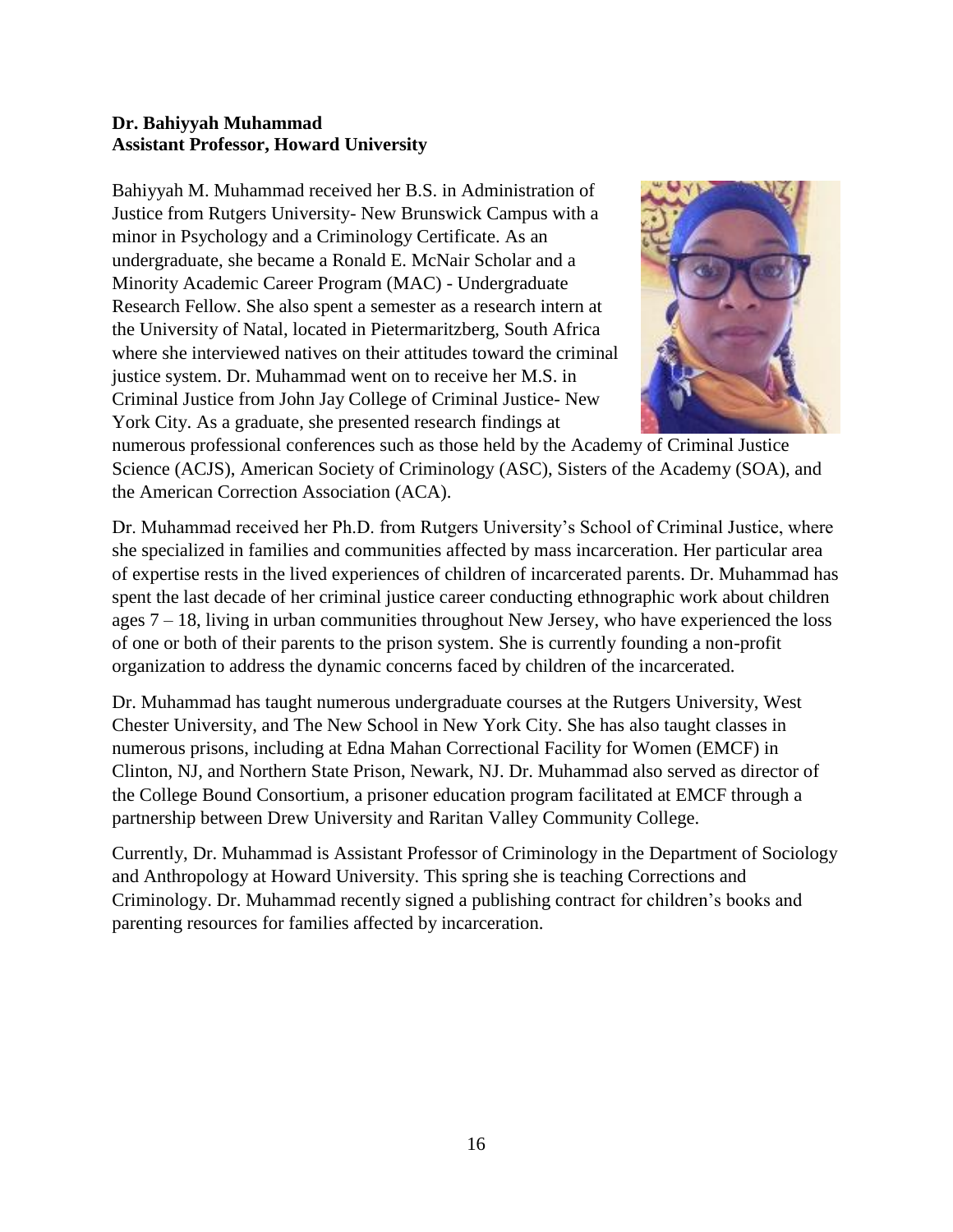#### **Honorable Karl A. Racine Attorney General of the District of Columbia**

Karl A. Racine was sworn in as the District of Columbia's first elected Attorney General in 2015 and was reelected to a second term in 2018. Attorney General Racine is honored to serve again and will use the next four years to expand work on priorities, including preserving affordable housing, employing evidence-based juvenile justice reforms, cracking down on slumlords, holding unscrupulous employers accountable for wage theft, and protecting consumers from scams and abusive business practices. He is also committed to making investments in new efforts to protect seniors and other vulnerable residents, interrupt violence in the District, address childhood trauma, and more.



Through his work as vice president of the bi-partisan National Association of Attorneys General and as co-chair of the Democratic Attorneys General Association, Attorney General Racine also speaks out for D.C. autonomy at the national level and pushes back against federal government policies that harm District residents.

Attorney General Racine draws on over 25 years of legal and leadership experience in his work on behalf of District residents. Over the course of his career, he has worked at the D.C. Public Defender Service, where he represented District residents who could not afford a lawyer, served as Associate White House Counsel to President Bill Clinton, and worked on criminal cases and complex civil litigation at private firms. While in private practice, he was elected managing partner of his firm, Venable LLP, and became the first African-American managing partner of a top-100 American law firm.

Born in Haiti, Attorney General Racine came to the District at the age of three. He attended D.C. public schools, including Murch Elementary, Deal Junior High, and Wilson High, and graduated from St. John's College High School. He earned a B.A. from the University of Pennsylvania, where he was captain of the basketball team, and a J.D. from the University of Virginia School of Law, where he volunteered in a legal clinic supporting the rights of migrant farm workers. His commitment to equal justice was inspired by his parents, who fled authoritarian rule in Haiti to start a better life in the United States, and by the lawyers of the Civil Rights Movement, who used the law to make positive social change.

Outside of his official role, Attorney General Racine remains involved with a variety of causes, including youth literacy and mentoring. He lives in Ward 1.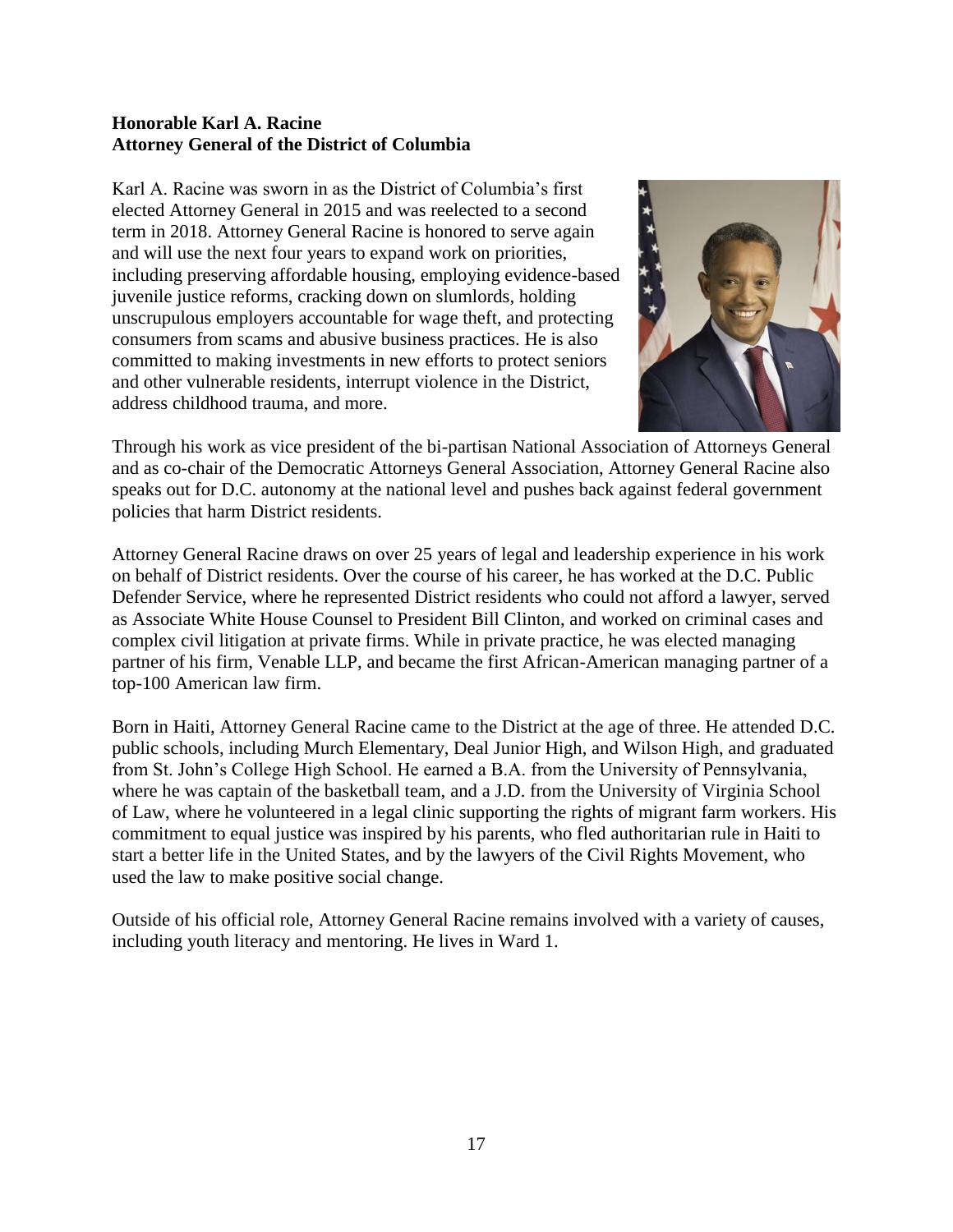## **Bruce Reid Director of Mental Health for Corrections, Unity Healthcare**

Born and raised in Annapolis, Maryland, Bruce Reid graduated from Annapolis High School. He continued his education at Louisiana State University, earning his BA in Psychology and then his MA in Clinical Social Work. He spent many years working as a cognitive behavioral therapist in private practice and as a mental health clinician at the D.C. Jail.

In 2008, Bruce became the Director of Mental Health for Unity Health Care at the D.C. Department of Corrections. Since assuming his current position, Bruce has worked on several reports on the status of mental health in D.C. correctional facilities, including the D.C. Jail Suicide Prevention Task Force Report. He



has also spoken on "The Face of Mental Illness" panel at the Criminal Justice Coordinating Council's annual summit.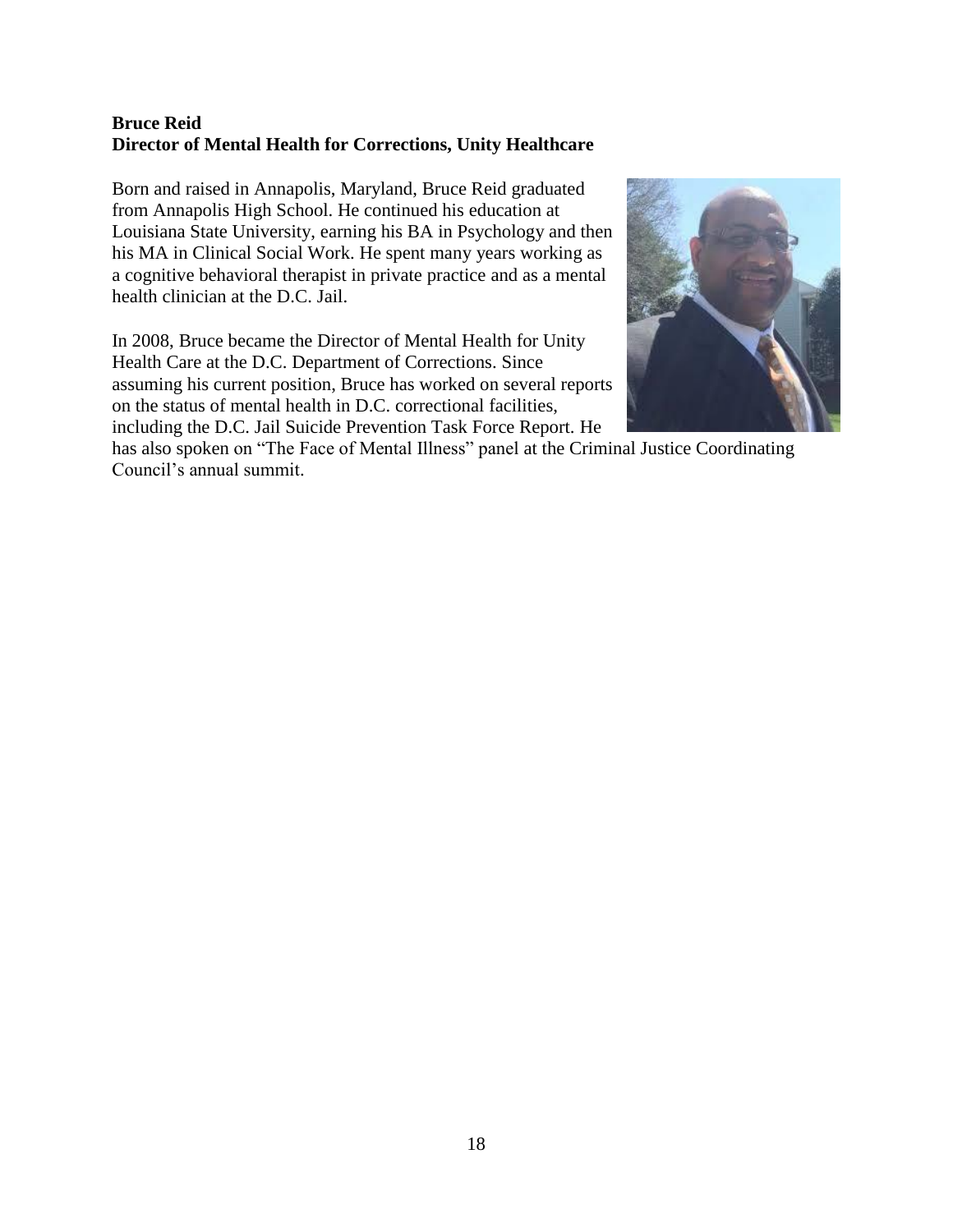#### **Christy Respress Executive Director, Pathways to Housing D.C.**

Christy Respress has more than 20 years of experience working with individuals who are experiencing homelessness and living with complex behavioral health challenges. She has worked with Pathways to Housing for 17 years, and has been in the role of Executive Director of Pathways to Housing DC since January 2011. She has extensive knowledge of Housing First and has provided technical assistance to agencies and communities around the country to implement this innovative model. She is also the President of the Board of Directors of the D.C. Behavioral Health Association. Christy received her Bachelor of Arts in Social Work from The Catholic University of America and her Masters in Social Work from Howard University.

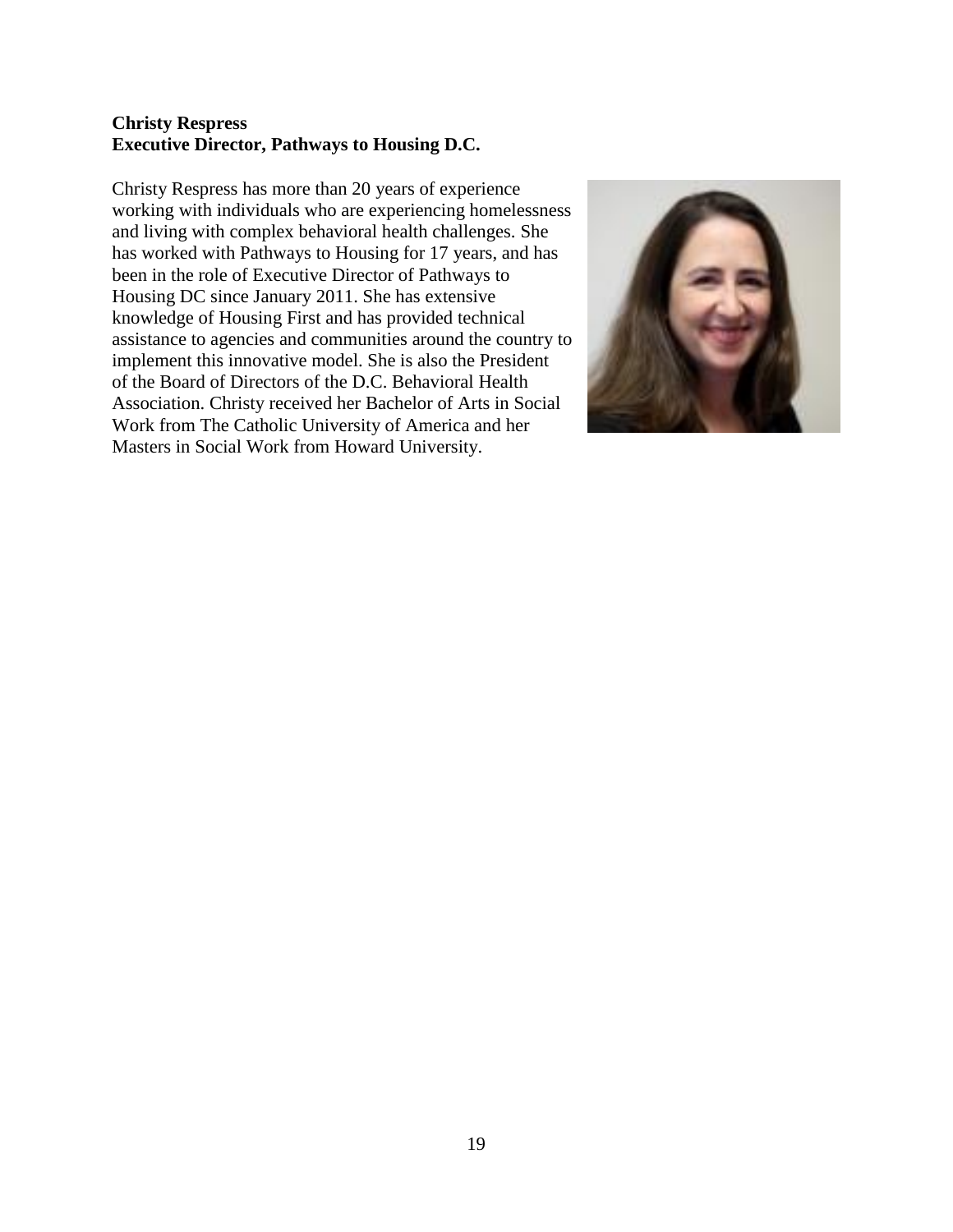#### **Marc Schindler Executive Director, Justice Policy Institute**

As JPI's executive director, Marc Schindler is a dedicated justice system reformer, while serving in a variety of roles. Most recently, he was a partner at a D.C.-based nonprofit philanthropic investment organization, Venture Philanthropy Partners. He served in a variety of leadership roles at D.C.'s juvenile justice agency, Department of Youth Rehabilitation Services (DYRS) including Chief of Staff and Interim Director. Schindler also served as Staff Attorney with the Youth Law Center, advocating for the rights of young people in the juvenile justice and child welfare systems. He is also a former Baltimore City public defender. Schindler is a recognized expert in the field, providing commentary in the national media, including on CNN and NPR, and is also the author of numerous articles and book chapters.

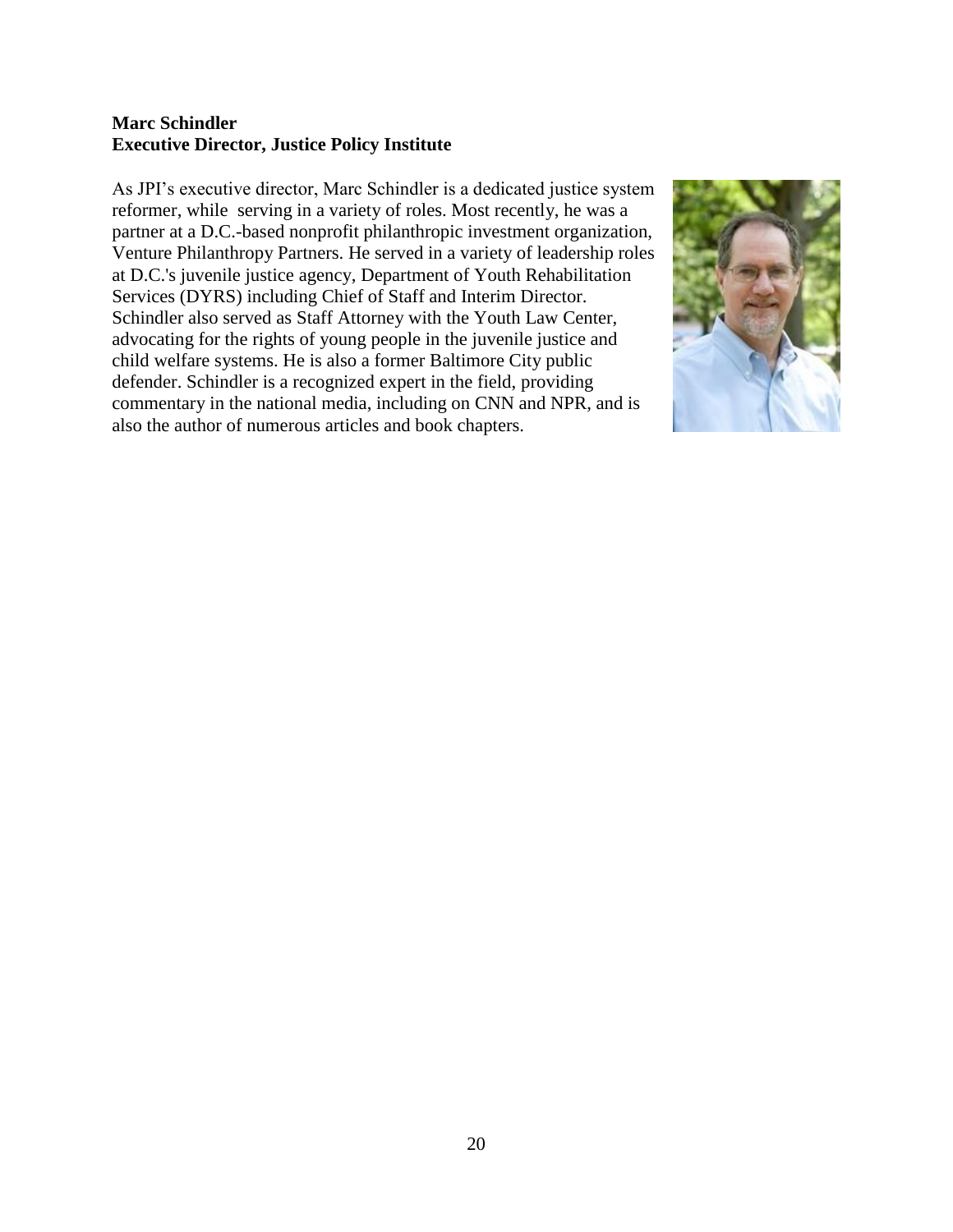## **Tammy Seltzer Director, D.C. Jail and Prison Advocacy Project at Disability Rights D.C.**

Tammy Seltzer is the Director of the D.C. Jail and Prison Advocacy Project at Disability Rights DC (DRDC). DRDC founded the D.C. Jail and Prison Advocacy Project in 2007 to assist D.C. residents with serious and persistent mental illness returning to the community from jail and prison, removing obstacles to reentry and linking individuals to services and supports. The D.C. Jail and Prison Advocacy Project is the only D.C. legal services provider to assist individuals with disabilities to apply for SSI and SSDI prior to their release from incarceration.



Tammy has worked for over 20 years vindicating the civil rights of people with mental illness in various arenas including the justice system. Tammy spent two years as the Director of State Policy at the National Council for Community Behavioral Healthcare, the national association for community mental health and substance abuse treatment providers. As part of her work with the National Council, Tammy provided technical assistance on a variety of policy issues involving mental health and substance use disorders, such as funding for home- and communitybased services and healthcare reform. Tammy also spent 10 years as an attorney with the Judge David L. Bazelon Center for Mental Health Law, where she focused on children and criminal justice issues, including an SSI benefits project to assist children of Vietnam War veterans exposed to Agent Orange.

In 2016, Tammy received the Council for Court Excellence's 2016 Justice Potter Stewart Award for her work with people with disabilities. Tammy graduated from Cornell University with a BS in Public Policy and received her law degree from the David A. Clarke School of Law at the University of the District of Columbia.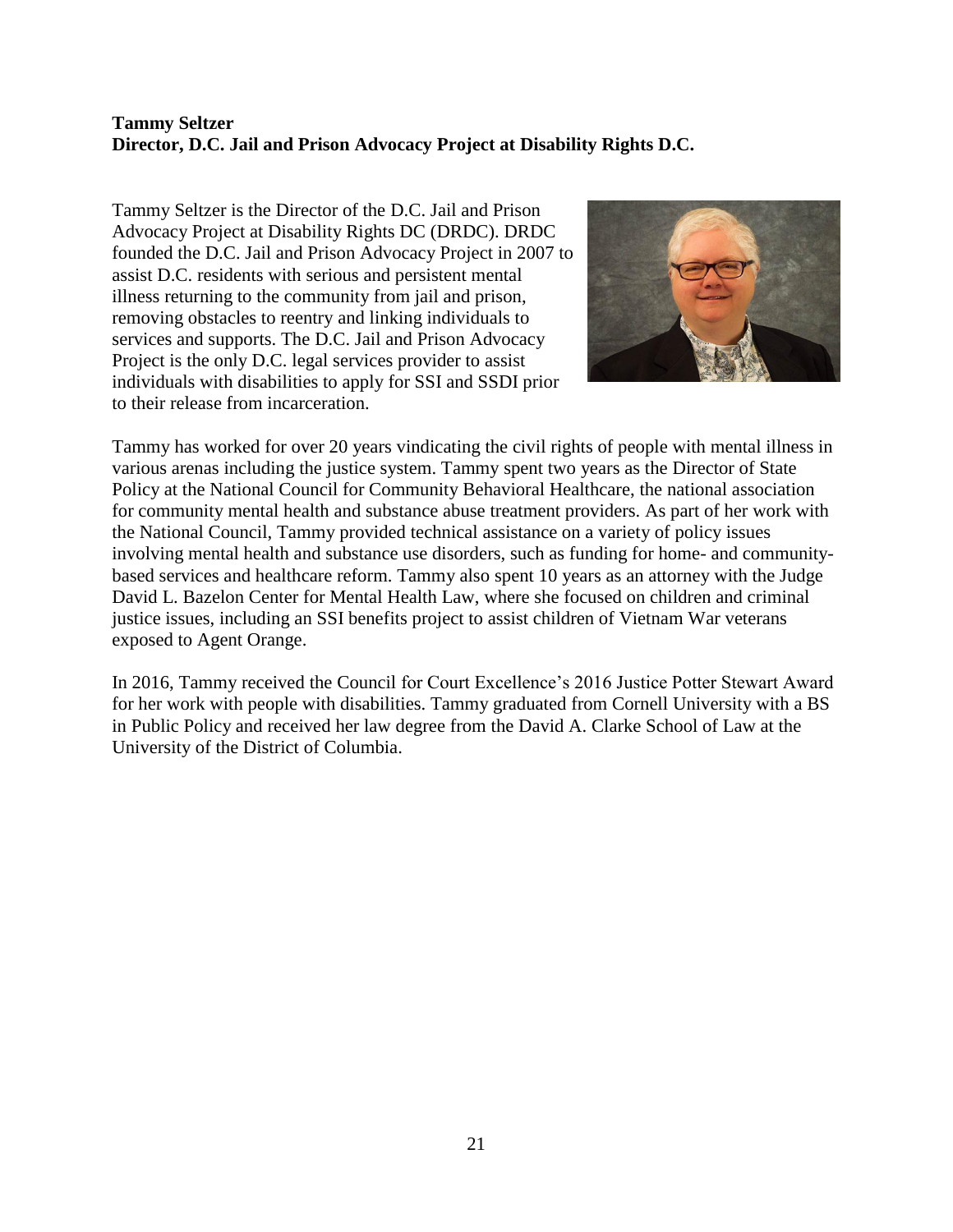## **Michael Sherwin Acting United States Attorney for the District of Columbia**

Michael Sherwin has served as Acting U.S. Attorney for the District of Columbia since May 2020. In this position, he prosecutes federal and local offenses in D.C. Michael Sherwin has worked at the Department of Justice since 2008 in a number of roles, including Assistant United States Attorney in the Southern District of Florida and Associate Deputy Attorney General. Prior to serving as Acting U.S. Attorney for the District of Columbia, he prosecuted counterintelligence and terrorism crimes in the National Security Section in 2019. In addition, he has led investigations on narcotics, securities fraud, tax fraud, government corruption, and healthcare fraud.



Before becoming a career prosecutor, Michael Sherwin

served as an intelligence officer in the U.S. Navy from 1999 to 2004. He received awards for his service in Operation Enduring Freedom and Operation Iraqi Freedom, including the Joint Service Commendation Medal of the Oak Leaf Cluster. Before joining the Department of Justice, he litigated at Kreindler & Kreindler LLP.

Sherwin received his B.A. from Ohio State University and his J.D. from the University of Notre Dame.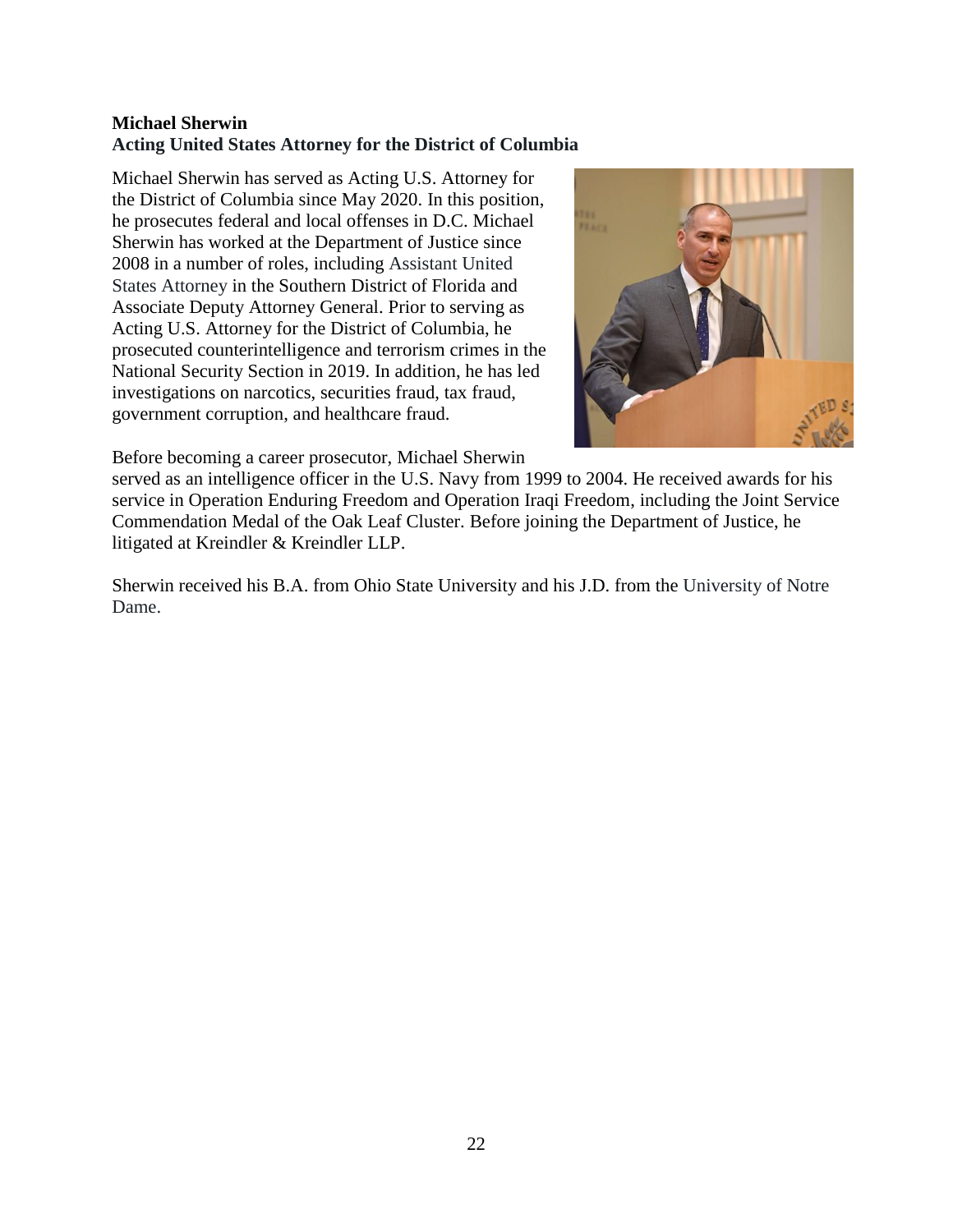#### **Jonathan M. Smith Executive Director, Washington Lawyers' Committee for Civil Rights and Urban Affairs**

Jonathan M. Smith was appointed executive director of the Washington Lawyers' Committee for Civil Rights and Urban Affairs on July 1, 2016. Immediately prior to joining the Committee, Mr. Smith was the Associate Dean of Experiential and Clinical Programs at the University of the District of Columbia David A. Clarke School of Law.

Mr. Smith was the Chief of the Special Litigation Section of the Civil Rights Division of the United States Department of Justice from 2010 to 2015. The Section was responsible for pattern or practice investigations of civil rights violations by law enforcement, correctional, juvenile justice, and mental health and developmental



disability agencies. Under his leadership, the Section conducted the civil investigation of the Ferguson, Missouri Police Department following the death of Michael Brown.

Prior to his government services, Mr. Smith was the executive director of the Legal Aid Society of the District of Columbia, the Public Justice Center in Baltimore, Maryland, and the D.C. Prisoners' Legal Services Project. In each of these positions, in addition to providing program leadership, he has handled individual, class action and impact litigation, engaged in legislative advocacy and in institutional reform efforts. He started his career as an associate to Virginia civil rights lawyer Victor Glasberg.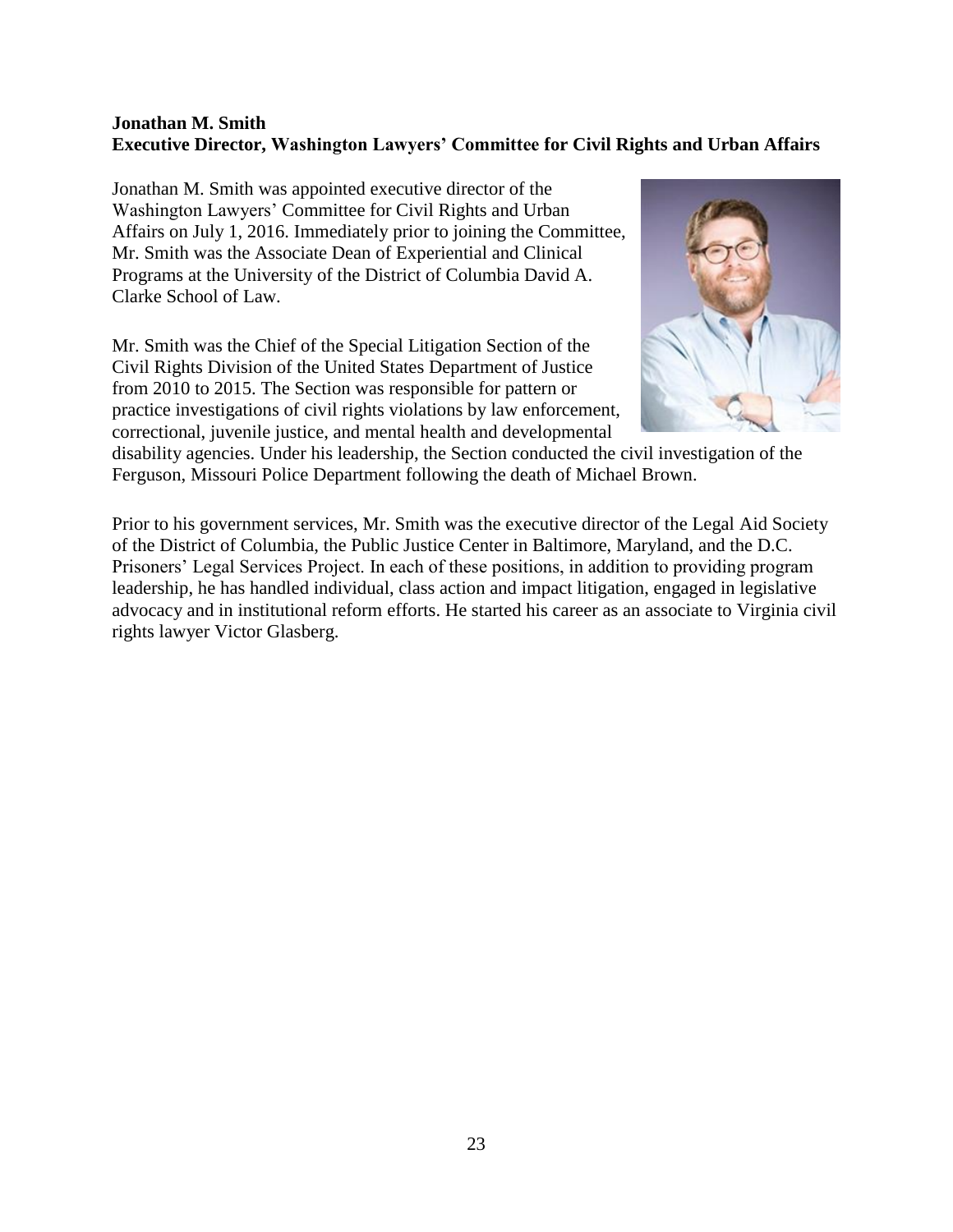#### **Courtney Stewart Chairman, National Reentry Network for Returning Citizens**

Executive Director Courtney Stewart has been involved in criminal justice reform, restorative initiatives, and addiction prevention since 1989. After returning from prison, he began mentoring formerly incarcerated individuals and realized the need for a coordinated effort for political, economic, and social empowerment. Founded on this call to action in 2010, the National Reentry Network has consistently participated in direct outreach with impacted community members. Their efforts have included voter registration, hosting candidate forums on reentry, linking returning citizens with employment opportunities and skills development, and mobilization and engagement on community issues and civic



rights. The Network has built trusted relationships among returning citizens and their families through direct engagement and consistent follow-through, giving us greater access to disaffected groups. They are uniquely positioned to meaningfully reach this population and serve as a conduit for these voices to be elevated to action.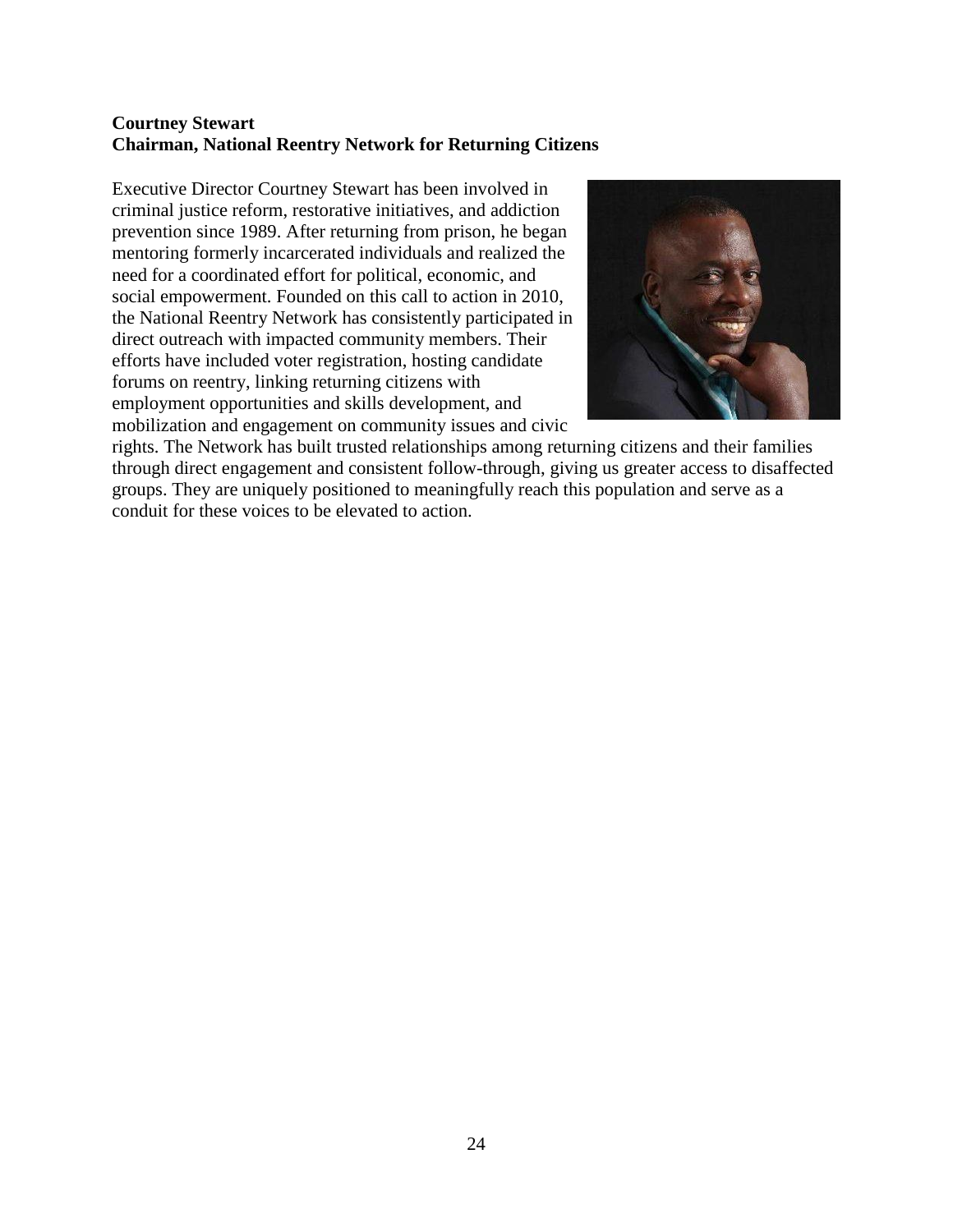#### **Patrice Sulton Director, D.C. Justice Lab**

Patrice Sulton is the Director of D.C. Justice Lab, an organization that works to identify problems in D.C.'s criminal justice system and advocate for transformative, evidence-based policy solutions. She also advises the D.C. Police Reform Commission on best practices and the Criminal Code Reform Commission on revisions to the city's criminal code. Patrice has educated students on criminal law and trial skills as a professor at the George Washington University Law School as well as at the National Institute of Trial Advocacy, Rising for Justice (formerly D.C. Law Students in Court), the D.C. Association of Criminal Defense Lawyers, and the Public Defender Service for the District of Columbia. Her work on criminal justice reform been featured on Newsweek, the Washington Post, and NPR.



Before entering the policy sphere, Patrice practiced law and

specialized in criminal defense. Numerous national organizations awarded her for her performance as an attorney. The National Trial Lawyers and American Society of Legal Advocates both included her in their Top 40 Under 40 Lists, and SuperLawyers, the National Law Journal, and the National Bar Association named her as a rising star.

As a lifelong advocate for justice, Patrice has served on the board of the D.C. Association of Criminal Defense Lawyers, D.C. Lawyers for Youth, and NAACP Washington D.C. She received a BA from the University of Wisconsin-Madison and a JD from the George Washington University Law School. During her academic career, she earned awards including the Powers-Knapp Scholarship and the Justice Thurgood Marshall Award.